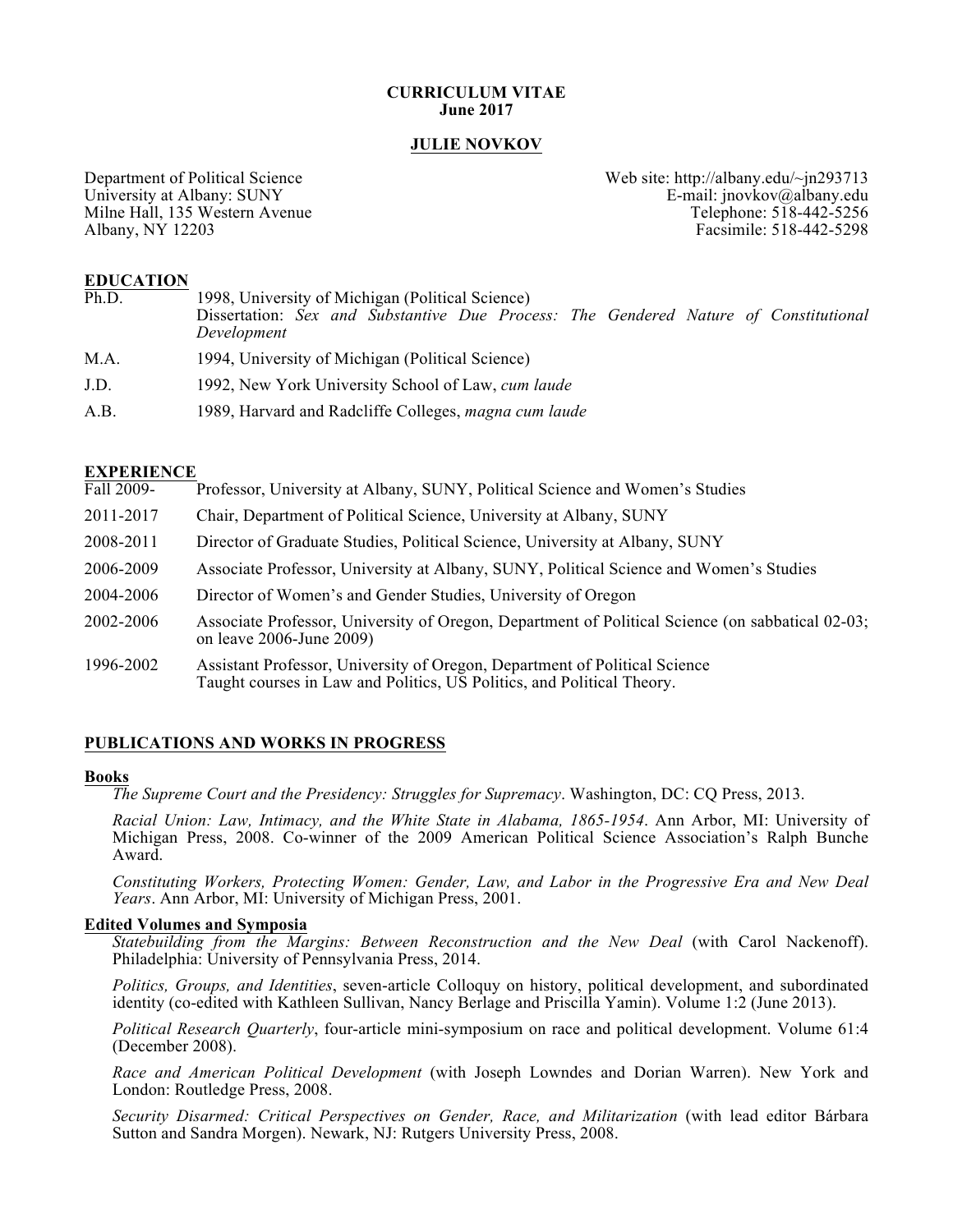#### **Refereed Journal Articles**

"Civic Membership, Family Status, and the Chinese in America, 1870s - 1920s." *Polity* 48: 165-85 (2016).

"Legal Archaeology." *Political Research Quarterly* 64: 348-61 (2011).

"The Miscegenation/Same-Sex Marriage Analogy: What Can We Learn from Legal History?" *Law and Social Inquiry* 33: 345-86 (2008).

"Bringing the States Back In: Understanding Legal Subordination and Identity through Political Development." *Polity* 40: 24-48 (2008).

"Racial Constructions: The Legal Regulation of Miscegenation in Alabama." *Law and History Review* 20: 225-277 (2002).

"Historicizing the Figure of the Child in Legal Discourse: The Battle over the Regulation of Child Labor." *American Journal of Legal History* 44: 369-404 (2000).

"Liberty, Protection, and Women's Work: Investigating the Boundaries between Public and Private." *Law and Social Inquiry* 21: 1101-1143 (1996).

#### **Law Review Articles, Book Chapters, and Other Articles**

"Identity and Law in American Political Development." Chapter in the *Oxford Handbook of American Political Development*. Eds. Suzanne Mettler, Richard Valelly, and Robert Lieberman. Oxford University Press 2016.

"Equality, Process, and Campus Sexual Assault." *Maryland Law Review* 75: 590-620 (2016).

"Equality." Chapter in the *Oxford Handbook of the American Constitution*. Eds. Mark Tushnet, Sanford Levinson, and Mark Graber. Oxford University Press, 2015.

"Understanding Law as a Democratic Institution Through US Constitutional Development: Review Essay" *Law and Social Inquiry* 40: 811-32 (2015).

"Critical Dialogue with Megan Ming Francis," *Perspectives on Politics* 13: 480-82; 485-86 (2014).

"Law and Subordinated Identities." *The Oxford Handbook of American Political Development*. Eds. Robert Liebermann, Suzanne Mettler, and Richard Valelly. Oxford University Press, 2014.

Carol Nackenoff and Julie Novkov. "Statebuilding in the Progressive Era: A Continuing Dilemma in American Political Development." In *Statebuilding from the Margins: Between Reconstruction and the New Deal*. Eds. Carol Nackenoff and Julie Novkov. University of Pennsylvania Press, 2014.

"Making Citizens of Freedmen and Polygamists." In *Statebuilding from the Margins: Between Reconstruction and the New Deal*. Eds. Carol Nackenoff and Julie Novkov. University of Pennsylvania Press, 2014.

"The Dangerous Fantasy of Lincoln: Framing Executive Power as Presidential Mastery." *Maryland Law Review* 73: 101-26 (2013).

Julie Novkov, Nancy Berlage, and Priscilla Yamin. "Identity and Institutions in Political History: A Cross-Disciplinary Discussion." *Politics, Groups, and Identities* 1: 221-25 (2013).

"The Thirteenth Amendment and the Meaning of Familial Bonds." *Maryland Law Review* 71: 101-24 (2011).

"The Conservative Attack on Affirmative Action: Toward a Legal Genealogy of Color Blindness." In *The Politics of Inclusion and Exclusion: Identity Politics in Twenty-First Century America*. Ed. David Ericson. Routledge 2011. Pp. 177-206.

"Review Essay: Put a Ring on It? Law and Ordering the Boundaries of Race and Sexuality as State Work." *Tulsa Law Review* 45: 723-32 (2010).

Julie Novkov and Scott Barclay. "Lesbians, Gays, Bisexuals, and the Transgendered in Political Science: Report on a Discipline-Wide Survey." *PS: Political Science and Politics* 42(1): 95-106 (2010).

"Law and Political Ideologies." In *The Oxford Handbook of Law and Politics*. Eds. Keith Whittington, R. Daniel Keleman, and Gregory Caldeira. Oxford University Press, 2009. Pp. 626-43.

"Rethinking Race in American Politics." *Political Research Quarterly* 61: 649-59 (2008).

Joseph Lowndes, Julie Novkov, and Dorian Warren. "Race and American Political Development." In *Race and American Political Development*. Eds. Joseph Lowndes, Julie Novkov, and Dorian Warren. Routledge, June 2008. Pp. 1-30.

Bárbara Sutton and Julie Novkov. "Rethinking Security, Confronting Inequality." In *Security Disarmed:*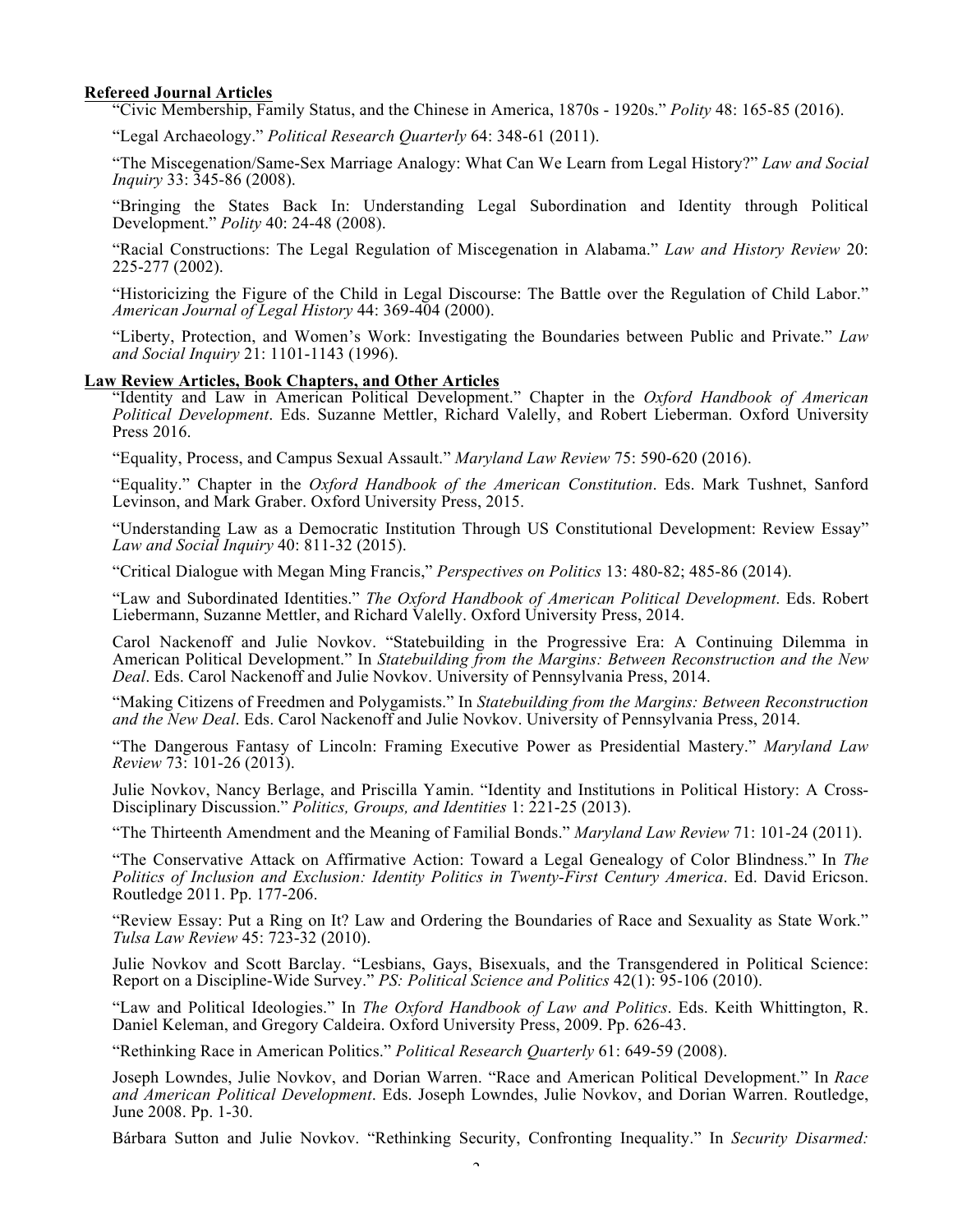*Critical Perspectives on Gender, Race, and Militarization*. Eds. Bárbara Sutton, Sandra Morgen and Julie Novkov. Rutgers University Press, 2008. Pp. 3-29.

"*Pace v. Alabama*: Interracial Love, the Marriage Contract, and Post-bellum Foundations of the Family." In *The Supreme Court and American Political Development*. Eds. Ronald Kahn and Kenneth Kersch. University of Kansas Press, 2006. Pp. 329-65.

"Our Towering Superstructure Rests on a Rotting Foundation: *Hammer v. Dagenhart*." In *Creating Constitutional Change*. Eds. Gregg Ivers and Kevin McGuire. Charlottesville, VA: University of Virginia Press, 2004. Pp. 119-132.

John C. McCaffrey and Julie Novkov. "The Emperor Wears No Clothes: Life's Dominion and Dworkin's Integrity" (Book Review of *Life's Dominion*, by Ronald Dworkin). *NYU Review of Law and Social Change* 21: 183-231 (1993-1994).

"A Deconstruction of (M)otherhood and a Reconstruction of Parenthood." *NYU Review of Law and Social Change* 19: 155-203 (1991-1992).

#### **Short Articles/Encyclopedia Entries**

"Infecting the Constitution," *PS: Political Science and Politics* 48: 9-10 (2015).

"President's Remarks." *Sexuality and Politics Newsletter* 1: 1 (2008).

"Organizing Panels: Some Modest Proposals." *Law and Courts Newsletter* 18: 25-27 (Spring 2008).

"Mobilizing Liberalism in Defense of Racism." *The Good Society*, 16 (1): 30-37 (2007).

Entry on segregation in the *Encyclopedia of Alabama*. Alabama Humanities Center and Auburn University. http://www.encyclopediaofalabama.org/face/Article.jsp?id=h-1248. Last accessed October 8, 2008.

Julie Novkov and Charles Gossett. "Survey of Textbooks for Teaching Introduction to US Politics: (How) Do They See Us?" *PS: Political Science and Politics*, 40: 393-98 (2007).

"Amalgamation! Law and Society and Political Science." *Law and Courts Newsletter* 17: 22-25 (Winter 2007).

Entries on miscegenation and race mixing in *The International Encyclopedia of the Social Sciences*, second edition. New York: Macmillan Reference USA, 2007.

Entry on Jerome Frank in *Encyclopedia of Law and Society*. Ed. David Clark. Thousand Oaks, CA: Sage Publications, 2006.

Entry on *General Electric v. Gilbert (1976)* in *Historical and Multicultural Encyclopedia of Women's Reproductive Rights in the United States*. Ed. Judith Baer. Westport, CT: Greenwood Publishing Group, 2002.

#### **Book Reviews**

Louis Fisher, *Supreme Court Expansion of Presidential Power: Unconstitutional Leanings*. *Perspectives on Politics* X: XX-XX (2018).

Akhil Amar, *The Law of the Land: A Grand Tour of Our Constitutional Republic*. *Law and Society Review*  51:457-59 (2017).

Laura Edwards, *A Legal History of the Civil War and Reconstruction: A Nation of Rights*. *Journal of Southern History* 82: 448-49 (2016).

Katherine Franke, *Wedlocked: The Perils of Marriage Equality*. *Boston University Law Review* online symposium, http://www.bu.edu/bulawreview/novkov-decentering-marriage-rights/, April 20, 2016.

Cybelle Fox, *Three Worlds of Relief: Race, Immigration, and the American Welfare State from the Progressive Era to the New Deal*. *Political Science Quarterly* 128: 349-351 (2013).

Ediberto Román, *Citizenship and Its Exclusions: A Classical, Constitutional, and Critical Race Critique*. *Law and Politics Book Review* 21: 204-07 (2011).

Sharon Davies, *Rising Road: A True Tale of Love, Race, and Religion in America*. *Journal of Southern History* 77: 759-60 (2011).

Margot Canaday, *The Straight State: Sexuality and Citizenship in Twentieth Century America*, *Perspectives on Politics* 8: 311-313 (2010).

Betty Roberts (with Gail Wells), *With Grit and by Grace: Breaking Trails in Politics and Law: A Memoir*, *Law and Politics Book Review* 19: 489-91 (2009).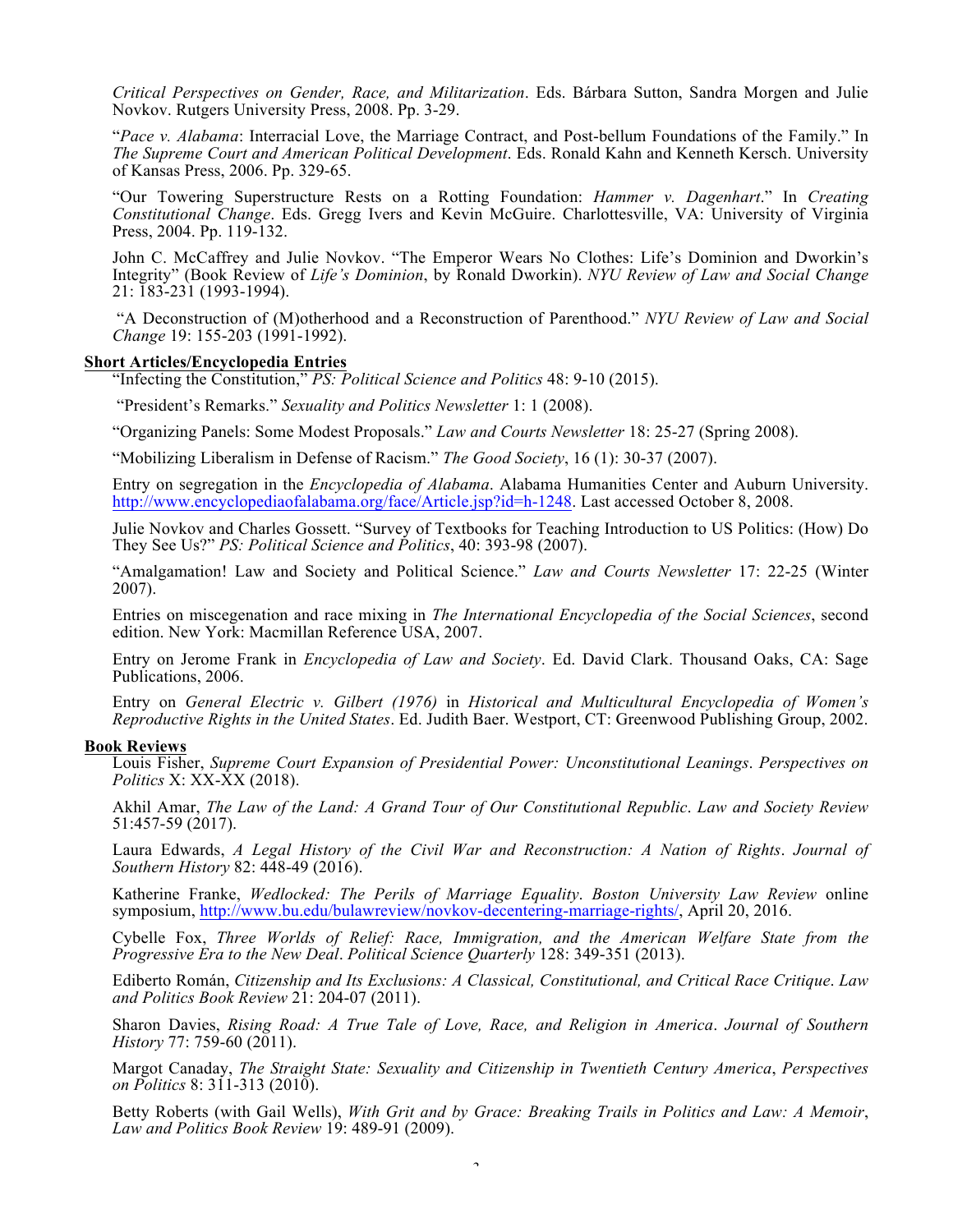Cynthia Burack, *Sin, Sex, and Democracy* and Michael Cobb, *God Hates Fags*. *Politics and Religion*, 2: 149- 53 (2009).

Richard Iton, *In Search of the Black Fantastic: Politics and Popular Culture in the Post-Civil Rights Era*, *Law and Politics Book Review* 18: 1082-1086 (2008).

Mary Dudziak, *Exporting American Dreams*. *Law and Politics Book Review* 18: 863-66 (2008).

Mark Graber, *Dred Scott and the Problem of Constitutional Evil*. *Law and Society Review* 42: 685-87 (2008).

Teri L. Caraway, *Assembling Women: The Feminization of Global Manufacturing*. *Perspectives on Politics*, 6: 419-21 (2008).

Michael Brown, et al., *Whitewashing Race: The Myth of A Color-Blind Society*. *Rhetoric and Public Affairs* 9: 334-37 (2006).

Diane Miller Sommerville, *Race & Rape in the Nineteenth-Century South*. *The Alabama Review* 58: 306-08 (2005).

Ralph A. Rossum and G. Alan Tarr, *American Constitutional Law*. *Law and Politics Book Review* 15: 706-13  $(2005)$ .

*Mixed Race America and the Law: A Reader*, ed. Kevin R. Johnson. *Journal of American Ethnic History* 23: 143-44 (2003).

Howard Ball, *The Supreme Court in the Intimate Lives of Americans: Birth, Sex, Marriage, Childrearing, and Death*. *Political Science Quarterly* 118: 358-59 (2003).

Paul I. Weizer, *Sexual Harassment: Cases, Case Studies, and Commentary*. *Perspectives on Political Science* 32: 108 (2003).

Richard A. Brisbin, Jr., *A Strike Like No Other Strike: Law & Resistance During the Pittston Coal Strike of 1989-1990*. *Law and Politics Book Review* 13: (February 2003).

Mary Shanley, *Making Babies, Making Families: What Matters Most in an Age of Reproductive Technologies, Surrogacy, Adoption, and Same-Sex and Unwed Parents*. *American Political Science Review* 96: 622-23 (2002).

*Between Law and Culture: Relocating Legal Studies*. Ed. David Theo Goldberg, Michael Musheno, and Lisa C. Bower. *Law and Politics Book Review* 12: 67-69 (2002).

Elizabeth Schneider, *Battered Women and Feminist Lawmaking*. *American Journal of Legal History* 44: 511- 12 (2000).

Ross Evans Paulson, *Liberty, Equality, and Justice: Civil Rights, Women's Rights, and the Regulation of Business, 1865-1932*. *American Journal of Legal History* 42: 335-36 (1998).

*Pornography: Women, Violence, and Civil Liberties*, edited by Catherine Itzin. *Law and Politics Book Review*  $4: 36-38(1994)$ .

#### **Works under Review and in Progress**

*Family, the State, and American Political Development*. Co-edited volume with Carol Nackenoff in progress.

*Sacrifice and Civic Membership: Gender, Race, and Sexuality and the Acquisition of Rights in Troubled Times*. Book manuscript in progress (four empirical chapters drafted).

*Making a Nation of Future Citizens: Political Development, Race, and the Regulation of Children's Work*. Book project in progress.

#### **GRANTS, AWARDS, AND FELLOWSHIPS**

#### **Grants**

- 2010-11 University at Albany, SUNY. FRAP B program. (The grant provides \$4000 to support primary research for my book project, *Sacrifice and Civic Membership*.)
- 2005-06 College of Arts and Sciences Program Grant (with Joe Lowndes). (This \$5000 grant, matched by the political science department, supported a conference on race and US political development held at the University of Oregon in the spring of 2006.
- 4 Summer 2000 NEH Summer Stipend. (The grant provided \$4000 for me to complete my research on my book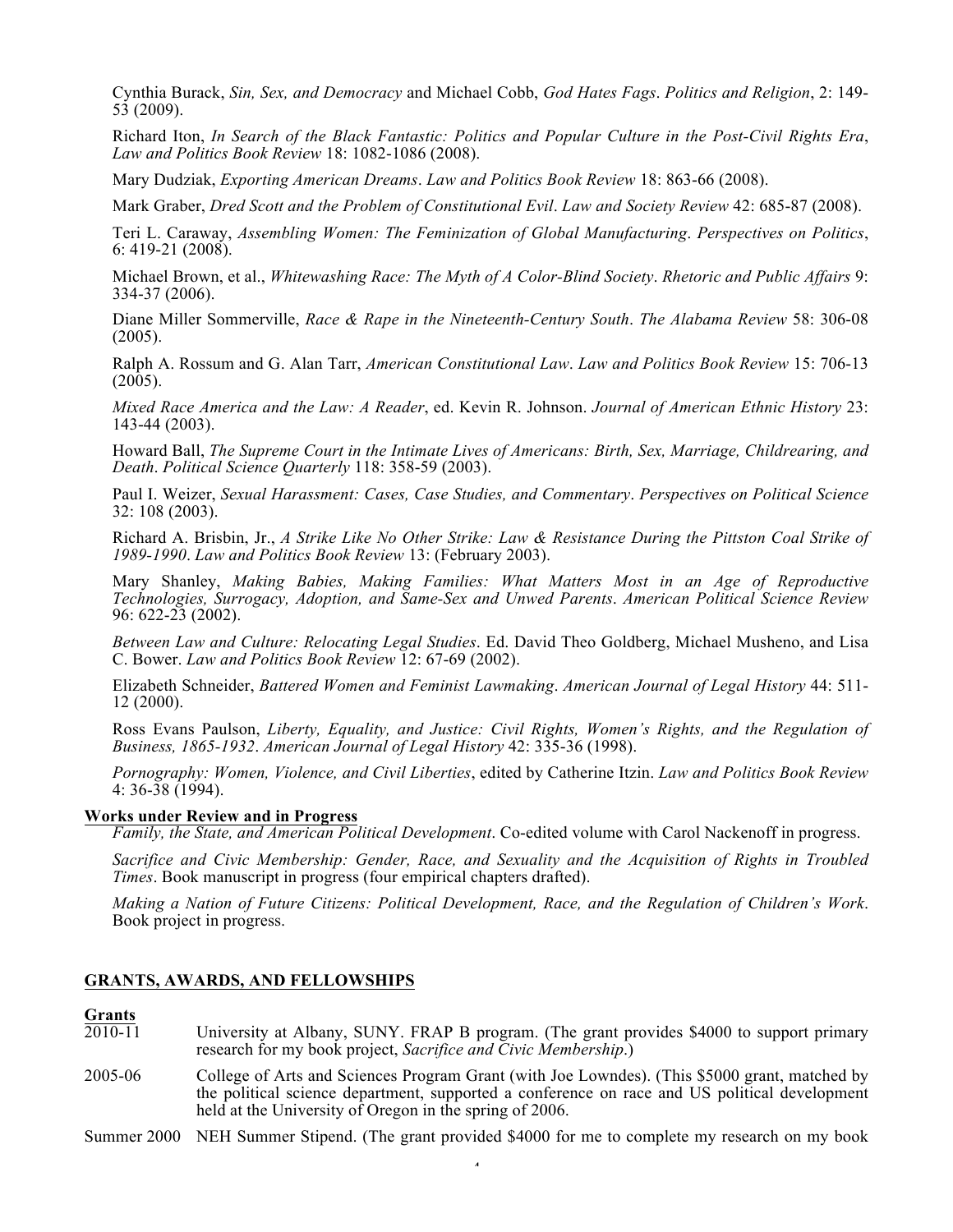project, *Racial Union*, described above.)

- Summer 2000 University of Oregon Junior Professorship Development Award. (This competitive program provides funding for research by junior professors at the University of Oregon. The \$1000 grant was for my book projects *Constituting Workers, Protecting Women* and *Racial Union*.)
- Summer 2000 Morse Chair Vision Grant. (My grant, a part of a larger proposal, provided \$2000 for me to write a paper on gender and welfare, which I presented at a conference connected with the 2000 Morse Chair Visiting Scholar in Law and Politics, Frances Fox Piven.)
- 1999-2000 Morse Chair Vision Grant (along with four other members of the Political Science Department). (The grant provided funding to promote a series of courses culminating in a capstone course, The Rich, The Poor, and American Politics, which we team-taught and which I administered.)
- Summer 1997 Henry M. Phillips Research Grant, American Philosophical Society. (This \$4000 grant was for my book project *Racial Constructions*.)
- Summer 1997 University of Oregon Junior Professorship Development Award. (I used this \$1000 grant for preliminary field research for my book project, *Racial Constructions*.)
- Summer 1996 University of Oregon New Faculty Award for summer research.

# **<u>Awards and Fellowships</u>**<br>2017 Collins Ay

- Collins Award, University at Albany, SUNY
- 2015 Chancellor's Award for Excellence in Teaching, SUNY
- 2015 Teaching and Mentoring Award, Law and Courts Section, American Political Science Association
- 2015 President's Award for Excellence in Teaching, University at Albany, SUNY
- 2012 Outstanding Reviewer, *Political Research Quarterly*.
- 2010 Outstanding Achievement Award, Disability Resource Center, University at Albany, SUNY. Annual award.
- 2009 Ralph Bunche Award, American Political Science Association. Award given for the best scholarly work in political science published in the previous calendar year which explores the phenomenon of ethnic and cultural pluralism. For *Racial Union*.
- 2008 Lucius J. Barker Award, Midwest Political Science Association. Award given for best paper in race, ethnicity, and politics presented at the annual meeting of the MPSA. For "Toward a Legal Genealogy of Colorblindness."
- 2004 Selected as faculty inductee for the Friars, the oldest honor society at the University of Oregon.
- 2003-04 Sherl K. Coleman and Margaret E. Guitteau Professorship in the Humanities, University of Oregon Humanities Center. (Grant to develop and teach "The Concept of Race in Politics.")
- 2002-03 Richard A. Bray Faculty Fellowship for excellence in teaching, scholarship, and service.
- 2001, 1998 Nominee, University of Oregon Mortar Board Professor of the Month Award.
- 1998 Nominee, Pi Sigma Alpha Award for the best paper presented at the 1997 Annual Meeting of the Western Political Science Association. (Also 2004).
- 1998 Guest Coach, University of Oregon Football Team. November 14 against Arizona State. Retired from NCAA coaching with a perfect record of one win, no losses.

# **Invited Academic Talks and Colloquium/Workshop Participation**

- 2017 Invited Speaker, NY Women's Suffrage Centennial Conference, "The Equal Rights Amendment: Time for a Revival?" November 4.
- 2017 Invited Women's History Month Speaker, Missouri Western State University. "Gender and Civic Belonging: What Makes Rights Work?," March 30.
- 2017 Invited Participant, Maryland Discussion Group on Constitutionalism, University of Maryland School of Law, March 2-3.
- 2016 Invited Keynote Speaker, Gender and Citizenship Conference, Texas A&M, February 19-21.
- 2015 Invited Participant, Maryland Discussion Group on Constitutionalism, University of Maryland School of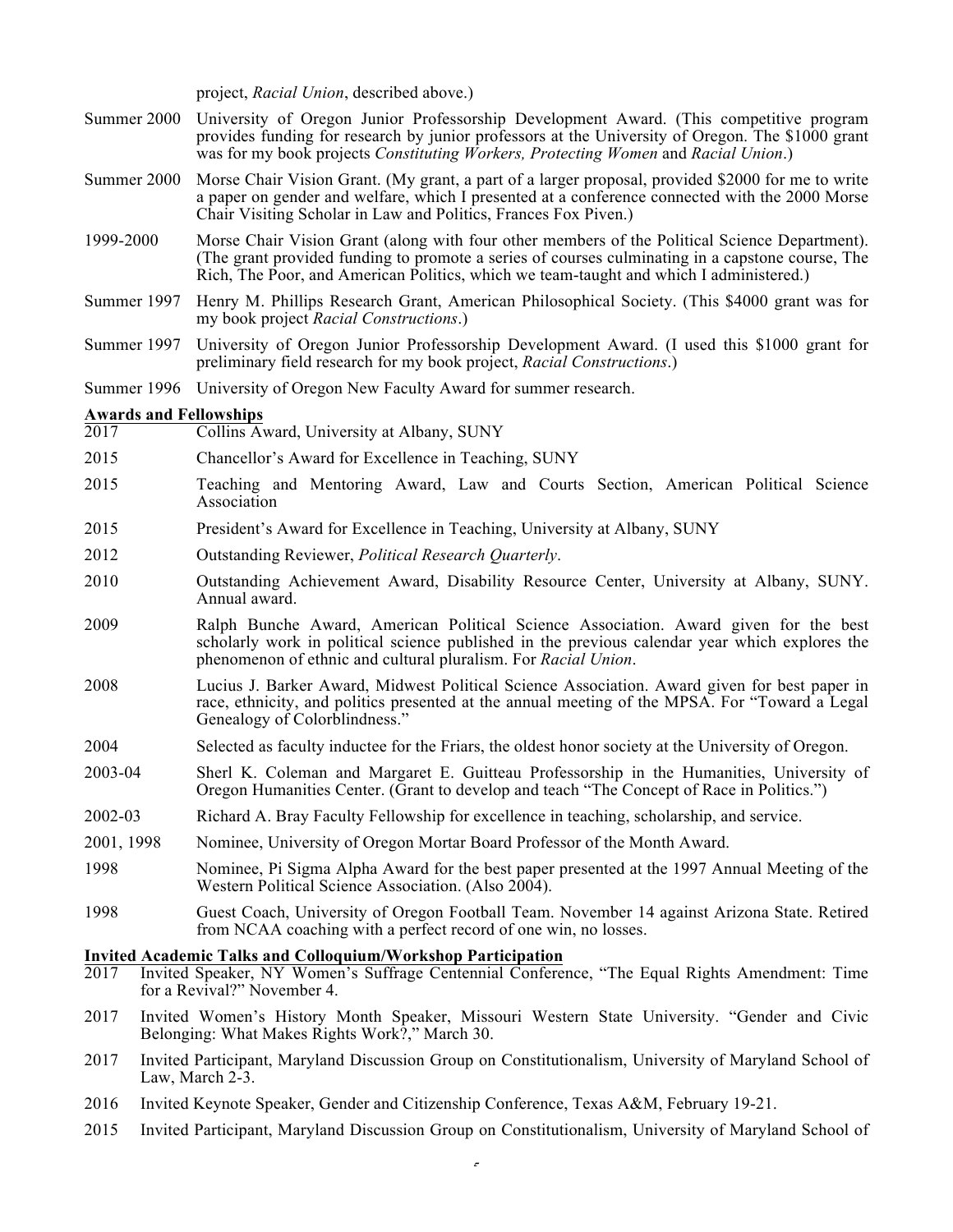Law, February 27-28.

- $2014$   $26<sup>th</sup>$  Annual Hoffman Lecture in Sociology and Social Policy, Russell Sage College, Troy, NY: "Should" we Love *Loving*? The Promise and Limits of Equality," March 26.
- 2013 Invited Participant, Maryland Discussion Group on Constitutionalism, University of Maryland School of Law, February 22-23.
- 2012 Lyman Gould Memorial Lecture, University of Vermont, February 29.
- 2011 Co-organizer, NSF Workshop on Race, Gender, and Sexuality in Law and American Political Development, Ohio University, May 20-21.
- 2011 Invited Participant, Maryland Discussion Group on Constitutionalism, University of Maryland School of Law, February 25-26.
- 2010 Invited Lecture: "Sacrifice and Civic Membership: Politics, Cultural Struggle, and the Fate of Rights Claims in Times of War," Rockefeller College Seminar Series, Albany, NY, March 24.
- 2010 Invited Participant, Maryland Discussion Group on Constitutionalism, University of Maryland School of Law, February 26-27.
- 2009 Member of organizing committee and presenter, NSF Workshop on Interpretive Methodologies in Political Science, University of Toronto, Toronto, OT, September 1-2.
- 2009 Invited Lecture, "Law, State-Building, and Interracial Intimacy in Jim Crow America," Boston College, March 24.
- 2008 Invited Participant, Conference on American Political Development and Constitutional Law, Harvard Law School, October 17-18.
- <sup>2008</sup> Invited Participant, Oregon Discussion Group on Constitutionalism, University of Oregon School of Law, September 12-13.
- 2008 Thurgood Marshall Lecture, University of Maryland School of Law, April 14.
- 2008 Invited Participant, Maryland/Georgetown Discussion Group on Constitutionalism, University of Maryland School of Law, March 8-9.
- 2007 Invited short course presenter, "Interpret This! A Conceptual and Practical Workshop in Interpretive Political Science." APSA, Chicago, IL, August 29.
- 2007 Invited conference participant, "American Dilemmas: Historical and Comparative Perspectives on Diversity, Health Disparities, and Substance Abuse." University at Albany, SUNY, May 23.
- 2006 Invited talk, Princeton Public Law Reading Group. Princeton University, April 20.
- 2006 Invited Participant, Maryland/Georgetown Discussion Group on Constitutionalism, University of Maryland School of Law, March 3-4.
- 2005 Invited Lecture, "Interracial Intimacy and Constitutional Development." Legal Theory Workshop, University of Oregon School of Law, November 11.
- 2005 Invited Lecture, "*Muller v. Oregon* and *Bunting v. Oregon*: Gender, Labor Regulation, and the Progressive Moment in Oregon." U.S. District Court of Oregon Historical Society, Portland, OR, May 19.
- 2005 Judge, American Constitution Society Moot Court, *Gilmore v. Ashcroft*. University of Oregon School of Law, February 23.
- 2005 Invited Lecture, "Miscegenation and the Generation of White Supremacy." University of Texas at Dallas, February 9.
- 2004 "Gay Marriage and the Culture Wars." Invited speaker. Journalism and Women Symposium. Portland, OR, September 11-13.
- 2004 "Perfect Unions? The Politics and Law of Same-Sex Marriage." Organizer and chair of symposium cosponsored by the Center for the Study of Women in Society, the Oregon Humanities Center, the University of Oregon School of Law, and the University of Oregon Department of Political Science. University of Oregon, April 22.
- 2002 "Has the Rehnquist Court Hijacked Congress?" Presenter at public symposium sponsored by the Foley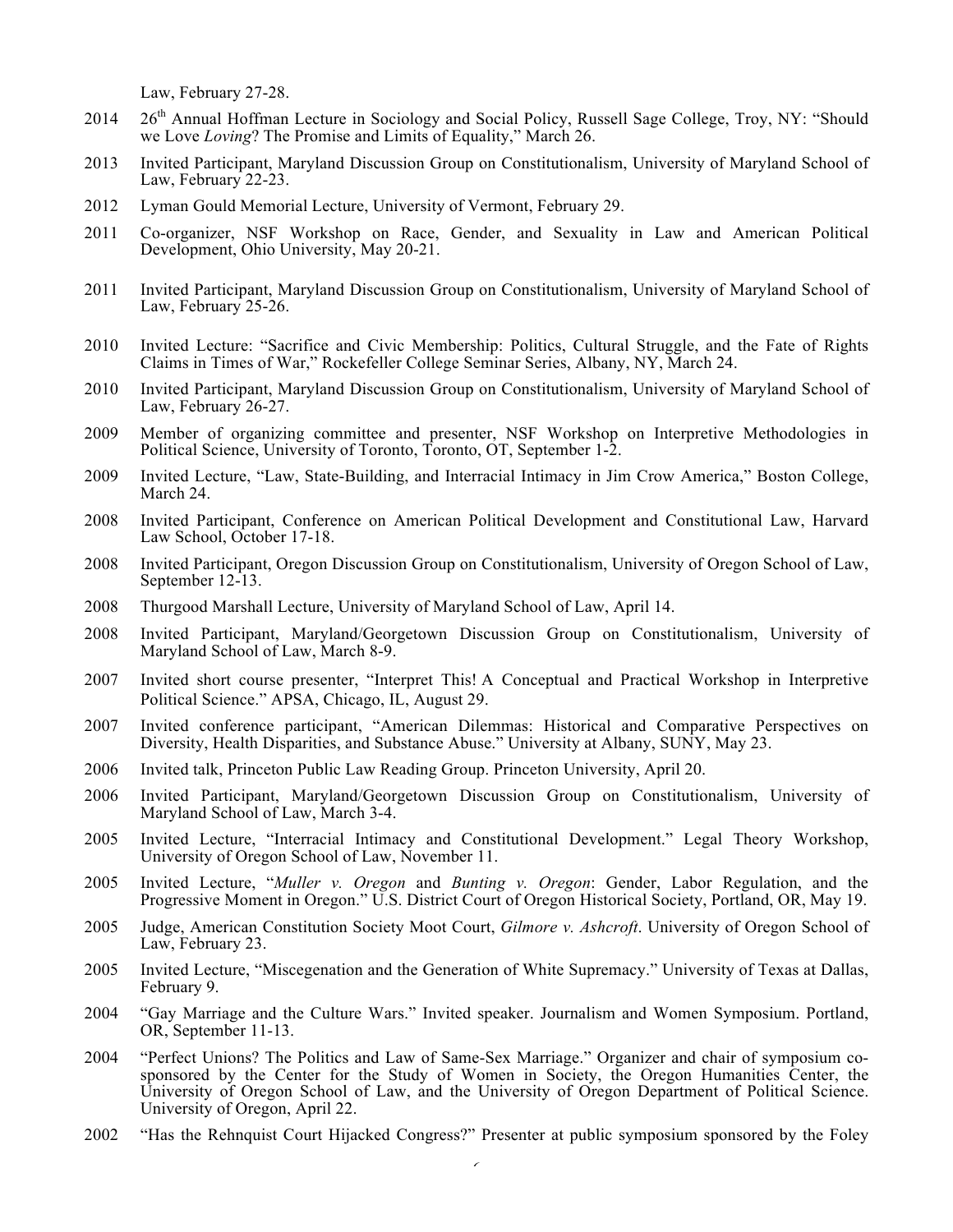Institute. Washington State University, Pullman, WA. April 18.

- 2001 Invited Lecture, "Protecting Workers, Constituting Women." Simon Fraser University, Vancouver, BC. January 29.
- 1998 Invited Participant, Liberty Fund Socratic Seminar. "Liberty and the Problem of Power." February 6-9.
- 1997 Invited Participant, Liberty Fund. "Politics and Public Choice." (This workshop brought beginning faculty members together with senior scholars in the field of public choice.) August 18-23.

# **Invited Public Talks and Service Lectures**

- 2013 Invited Lecture, "The River of Blood and our Environmental Covenant." Synagogue Scholars' Inaugural Lecture for 2013. B'nai Sholom Reform Congregation, Albany, NY, January 11.
- 2012 Panel Participation (Marriage Politics and Policies). 40<sup>th</sup> Anniversary Shabbaton. B'nail Sholom Reform Congregation, Albany, NY, November 4.
- 2010 Radio Interview on same-sex marriage. Aired on Capitol Pressroom (host Susan Arbetter) on August 23.
- 2009 Radio interview on the 150<sup>th</sup> anniversary of the adoption of the Thirteenth Amendment. Aired on Capitol Pressroom (host Susan Arbetter) on December 25.
- 2009 Invited Lecture, "Same-sex Marriage and Interracial Marriage: Considering History." Brotherhood Speakers' Series, Temple Gates of Heaven, Schenectady, NY, December 13.
- 2008 Constitution Day Lecture, "A More Perfect Union: Marriage Limits and Constitutional Development." Union College, Schenectady, NY, October 1.
- 2008 Featured speaker, Constitutional Academy: Equality, Equal Rights Movements, and The Constitution. Washington Educational Service District 112 (funded in part by a Teaching American History Grant from the National Endowment for the Humanities). Vancouver, Washington, February 28.
- 2005 "Moral Values: What do Americans Mean?" Panelist, UO Today community access television program. Taped January 20.
- 2002 "Civil Liberties in a New America." Presenter on panel sponsored by the Constitution Society and the University of Oregon Law School, Eugene, OR, October 7.
- 2002 "Voices of the Ducks: Campus Climate, Community, and Broadcast Media." Presenter at public symposium sponsored by CODAC. University of Oregon. December 12.
- 2001 "The Implications for Civil Liberties." Public lecture in teach-in series "After September 11" sponsored by the Department of Political Science. University of Oregon. November 14.

## **PROFESSIONAL ACTIVITIES**

## **Conference Presentations of Papers**

"Disease Threat and Regulation: How Identity and Cultural Framing Shape Responses," paper presented at the annual meeting of the Western Political Science Association, April 13-15, 2017.

"Building the Administrative State: Courts and the Admission of Chinese Women and Children to the United States, 1870s-1920s," Policy History, June 1-4, 2016

"Gender and Civic Belonging: What Makes Rights Work?", paper presented at the annual meeting of the WPSA, March 24-27, 2016.

"Civic Membership, Family Status, and the Chinese in America, 1870s-1920s," (with Carol Nackenoff), paper presented at the annual meeting of the Northeast Political Science Association, November 12-14, 2015.

"Civic Membership, Family Status, and the Chinese in America, 1870s-1920s," (with Carol Nackenoff), paper presented at the annual meeting of the WPSA, April 1-4, 2015.

"Gendered Civic Membership and Service: The Case of World War I," paper presented at the annual Policy History meeting, Columbus, OH, June 4-7, 2014.

"Identity and the Limits of Constitutional Equality," paper presented at the annual meeting of the WPSA, Seattle, WA, April 17-19, 2014

"Making Citizens of Freedmen and Polygamists," paper presented at the annual meeting of the WPSA, Portland, OR, March 22-24, 2012.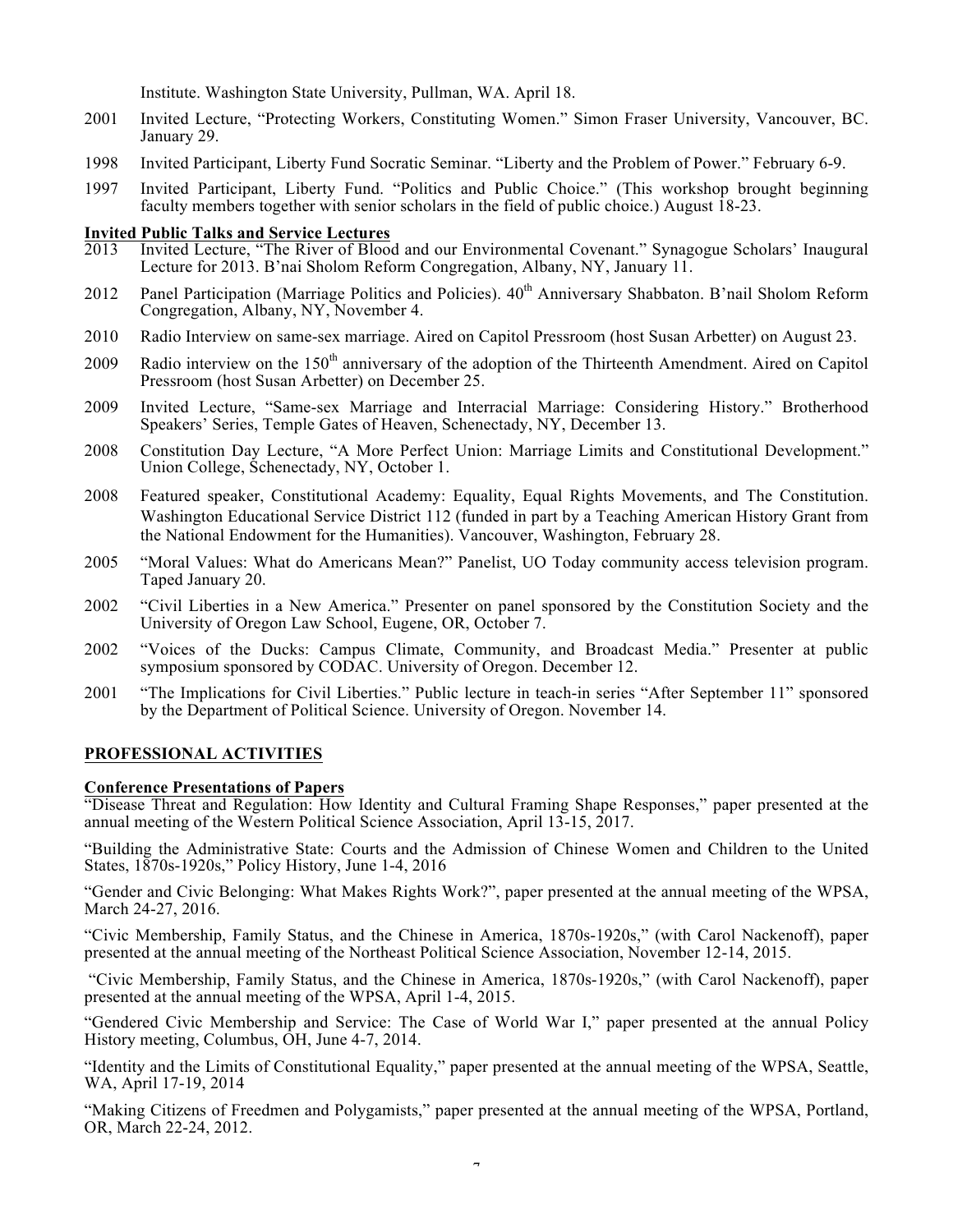"Sacrifice and Civic Membership: The War on Terror," paper presented at the annual meeting of the APSA, Washington, DC, September 2-5, 2010.

"Sacrifice and Civic Membership: Race, Gender, Sexuality and the Acquisition of Rights in Times of Crisis," paper presented at the annual meeting of the Midwest Political Science Association, Chicago, IL, April 22-25, 2010.

"Government Lawyers and the Making of the Federal Citizen," paper presented at the annual meeting of the WPSA, San Francisco, CA, April 1-4, 2010.

"Patience and Manly Virtues: First Class Citizenship Rights as Men's Rights," paper presented at the annual meeting of the APSA, Toronto, ON, September 2009.

"Rights, Race, and Manhood: The Spanish American War and Soldiers' Quests for First Class Citizenship," paper presented at the annual meeting of the Law and Society Association, Denver, CO, May 2009.

"Sacrifice and Civic Membership: World War I" paper presented at the annual meeting of the WPSA, Vancouver, BC, March 2009.

"Sacrifice and Civic Membership: Who Earns Rights and When?" paper presented at the annual meeting of the Law and Society Association, Montreal, QC, May 2008. (Revised version of paper presented at MPSA.)

"Mobilizing Colorblindness," paper presented at the annual meeting of the Law and Society Association, Montreal, QC, May 2008.

"Sacrifice and Civic Membership: Who Earns Rights and When?" paper presented at the annual meeting of the MPSA, Chicago, IL, April 2008.

"Legal Archaeology," paper presented at the annual meeting of the WPSA, San Diego, CA, March 2008.

"Race and US Political Development," paper presented at the annual meeting of the APSA, Chicago, IL, September 2007 (co-authored with Joseph Lowndes and Dorian Warren).

"Toward a Legal Genealogy of Color Blindness," paper presented at the annual meeting of the MPSA, Chicago, IL, April 2007.

"Two Cheers for the Supreme Court: *Hamdan v. Rumsfeld* as an Uncertain Harbinger of the Rule of Law's Return," paper presented at the annual meeting of the Law and Society Association, Baltimore, MD, July 2006.

"Power, Property, and the Color of Citizenship," paper presented at the annual meeting of the WPSA, Albuquerque, NM, March 2006.

"The Miscegenation/Same-Sex Marriage Analogy: What Can We Learn from Legal History?," paper presented at the annual meeting of the Law and Society Association, Las Vegas, NV, June 2005.

"Litigating the Meaning of Emancipation: Reconstruction Era Dilemmas of Freed People and Property," paper presented at the annual meeting of the WPSA, Oakland, CA, March 2005.

"White Acres, Black Heirs: Passing Property across the Racial Boundary in the South," paper presented at the annual meeting of the Law and Society Association, Chicago, IL, May 2004.

"The Law, Subordinated Identities, and State-Level Political Development," paper presented at the annual meeting of the WPSA, Portland, OR, March 2004.

"Race, History, and Racial Erasure," paper presented at the annual meeting of the APSA, Philadelphia, PA, August 2003.

"The Developed Supremacist State: Miscegenation and the Reemergence of Constitutional Debate in the 1950s," paper presented at the annual meeting of the Law and Society Association, Pittsburgh, PA, June 2003.

"Saving the Waifs or Federalizing the Child? *Hammer v. Dagenhart* and the Struggle to Regulate Child Labor," paper presented at the annual meeting of the WPSA, Denver, CO, March 2003.

"*Pace v. Alabama*: Interracial Love, the Marriage Contract, and Post-bellum Foundations of the Family," paper presented at the annual meeting of the APSA, Boston, MA, August 2002.

"Deconstructing Whiteness? Miscegenation and the Institutionalization of Race," paper presented at the annual meeting of the Law and Society Association, Vancouver, BC, June 2002.

"Families and Future Citizens: Toward a Feminist Theory of the Child and the State," paper presented at the annual meeting of the APSA, San Francisco, California, August 2001.

"White Acres, Black Heirs: Balancing White Power and Public Policy in Testamentary Disputes," paper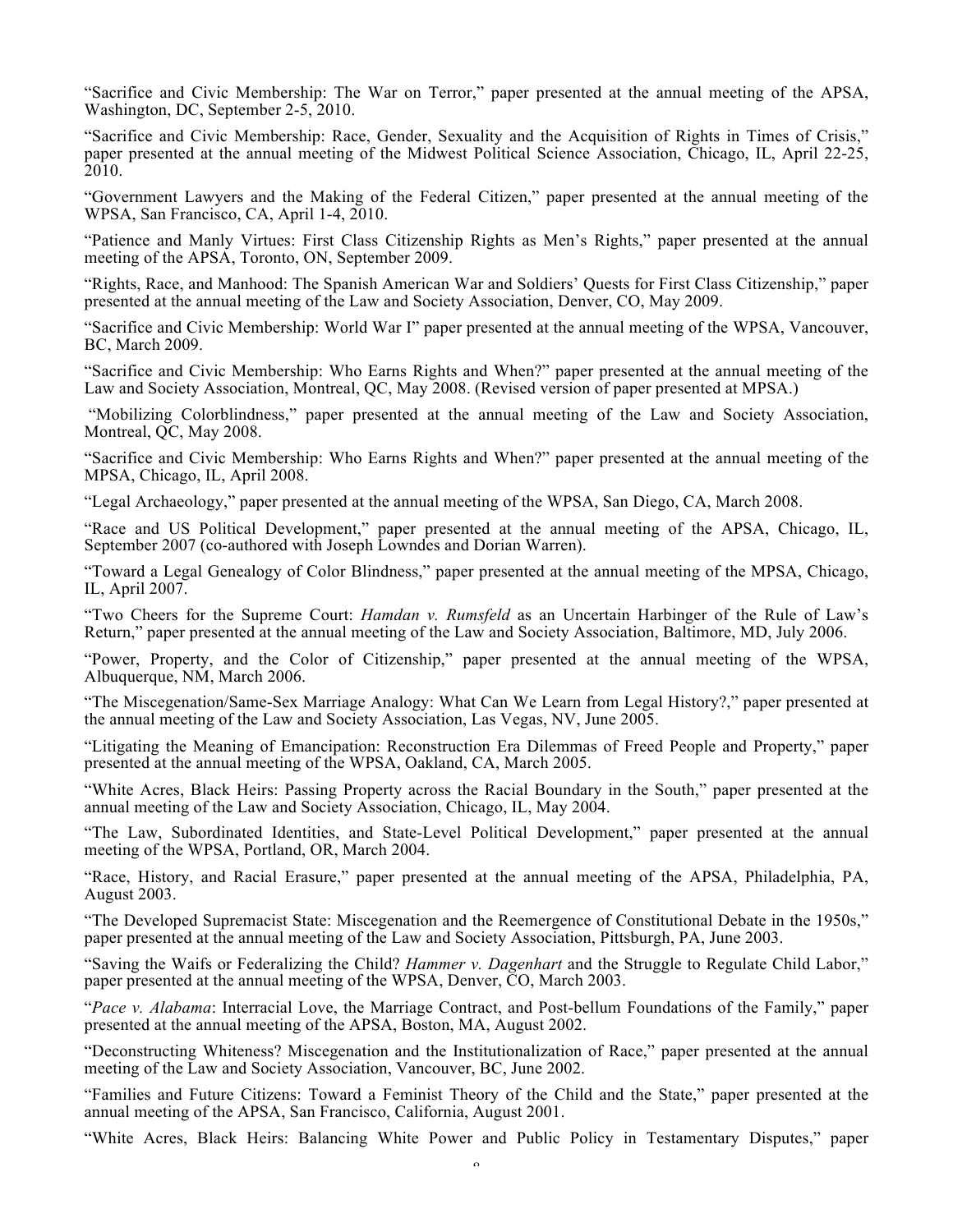presented at the annual meeting of the WPSA, Las Vegas, Nevada, March 2001.

"The Gendered Nature of Welfare Reform: Public Objectification, Private Incoherence," paper presented at Morse Chair conference *Work, Welfare, and Politics*, Eugene, Oregon, February 2000.

"Miscegenation and the Construction of Whiteness," paper presented at the annual meeting of the APSA, Atlanta, Georgia, August 1999.

"Preserving 'Intelligent, Honest, and Healthful Labor': The Campaign Against the Child Labor Amendment," paper presented at the annual meeting of the Law and Society Association, Chicago, Illinois, May 1999.

"Nodes of Conflict and Legal Interpretation: Integrating Agency, Contingency, and Institutions," paper presented at the annual meeting of the WPSA, Seattle, Washington, March 1999.

"Suppressing Subversive Children: Miscegenation and the Legal Construction of Race," paper presented at the annual meeting of the APSA, Boston, Massachusetts, September 1998.

"Children of Light, Children of Darkness: The Political Construction of Children in the Campaign Against Child Labor," paper presented at the annual meeting of the Law and Society Association, Aspen, Colorado, June 1998.

"Racial Constructions: The Legal Regulation of Miscegenation in Alabama," paper presented at the annual meeting of the WPSA, Los Angeles, California, March 1998.

"Historicizing the Figure of the Child in Legal Discourse," paper presented at the annual meeting of the Law and Society Association, St. Louis, Missouri, May 1997.

"Nodes of Conflict and Constitutional Interpretation: Reading Constitutional History Through Conflicting Interpretive Communities," paper presented at the annual meeting of the WPSA, Tucson, Arizona, March 1997.

#### **Roundtable Participation**

*Now What? The Impact of the Trump Presidency on Higher Education and Political Science*, roundtable chair of past presidents of the WPSA at the annual meeting of the WPSA, April 2017.

*Strategies for Promotion from Associate to Full Professor*, roundtable participant at the annual meeting of the APSA, September 2015.

*Author Meets Critics: Sonu Bedi's Beyond Race, Sex, and Sexual Orientation*, roundtable participant at the annual meeting of the WPSA, April 2015.

*Author Meets Readers: Jennifer Fredette's Constructing Muslims in France*, roundtable chair at the annual meeting of the WPSA, April 2014.

*Authors Meet Critics: Gillman, Graber, and Whittington's Constitutional Interpretation*, roundtable participant at the annual meeting of the WPSA, March 2012.

*Authors Meet Critics: Desmond King and Rogers Smith's Still a House Divided: Race and Politics in Obama's America*, roundtable participant at the annual meeting of the APSA, Seattle, WA, September 2011.

*The State of the Discipline: Law, Courts and Political Science*, roundtable participant at the annual meeting of the APSA, Seattle, WA, September 2011.

*The Methods Café: Legal Methods*, roundtable participant at the annual meeting of the APSA, Seattle, WA, September 2011.

*The Methods Café: Legal Archaeology*, roundtable participant at the annual meeting of the APSA, Washington, DC, September 2010.

*Do Ideas Make a Difference in Constitutional Development?*, roundtable participant at the annual meeting of the APSA, Washington, DC, September 2010.

*Debating Research Designs: Do Qualitative and Interpretive Logics of Inquiry Differ? Should They?*, roundtable participant at the annual meeting of the APSA, Toronto, ON, September 2009.

*Asking and Answering Questions about Law and Courts*, chair of roundtable at the annual meeting of the APSA, Boston, MA, August 2008.

*The Methods Café: Legal Archaeology*, roundtable participant at the annual meeting of the APSA, Boston, MA, August 2008.

*Author Meets Readers: Julie Novkov's Racial Union: Law, Intimacy, and the White State in Alabama*, 1865-1954*,*  roundtable participant at the annual meeting of the WPSA, San Diego, IL, March 2008.

*The Methods Café: Legal Archaeology*, roundtable participant at the annual meeting of the APSA, Chicago, IL,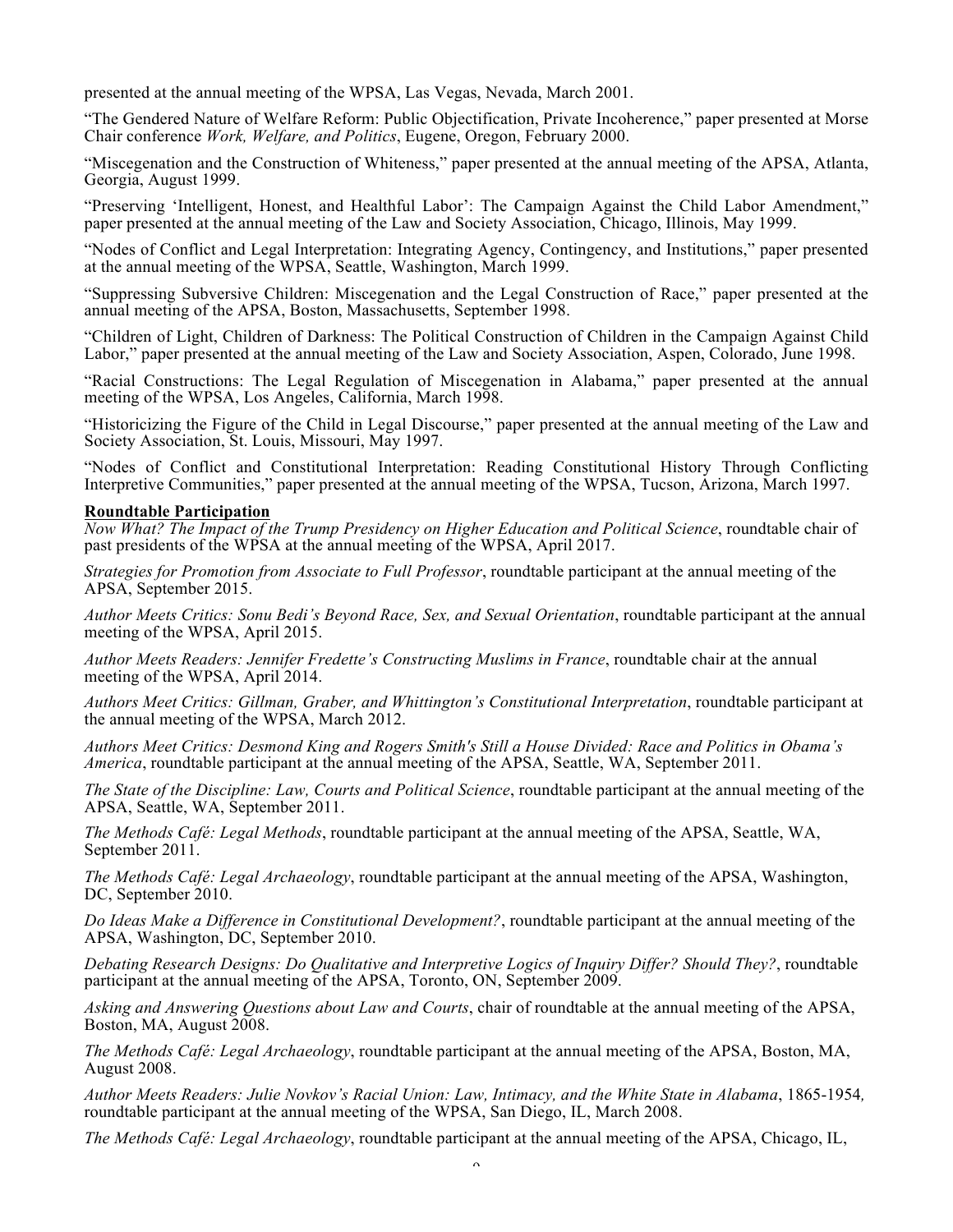September 2007.

*Author Meets Reader: Gretchen Ritter's The Constitution as Social Design*, roundtable participant at the annual meeting of the WPSA, Las Vegas, NV, March 2007 (last-minute substitution for Ruth O'Brien).

*The Methods Café: Legal Archaeology*, roundtable participant at the annual meeting of the WPSA, Las Vegas, NV, March 2007.

*9-11 and Constitutional Change*, roundtable participant at the annual meeting of the WPSA, Las Vegas, NV, March 2007.

*Power Reconsidered: The Political Power of LGBT Citizens*, roundtable participant in theme panel at the annual meeting of the APSA, Philadelphia, PA, August 2006.

*Evaluating the Connections between Political Science and Law and Society*, roundtable participant at the annual meeting of the WPSA, Albuquerque, NM, March 2006.

*The Methods Café*, roundtable participant at the annual meeting of the WPSA, Albuquerque, NM, March 2006.

*Author Meets Critics: Kenneth Kersch's Constructing Civil Liberties: Discontinuities in the Development of American Constitutional Law*, roundtable participant at the annual meeting of the APSA, Washington, DC, September 2005.

*Author Meets Readers: Susan Sterett's Public Pensions: Gender and Civil Service in the States 1850-1937*, roundtable participant at the annual meeting of the LSA, Chicago, IL, May 2004.

*Roundtable on Lawrence v. Texas*, roundtable participant at the annual meeting of the WPSA, Portland, OR, March 2004.

*Nodes of Conflict, Law, and Political Development*, roundtable participant at the annual meeting of the APSA, Philadelphia, PA, August 2003. This roundtable focused on my book, *Constituting Workers, Protecting Women*.

*Legal Studies in the Academy in the Twenty-First Century*, chair of roundtable at the annual meeting of the LSA, Pittsburgh, PA, June 2003.

*Teaching Effectiveness in Various Settings*, roundtable participant at the annual meeting of the WPSA, Denver, CO, March 2003.

*The Internal and External Politics of Judicial Review*, roundtable participant, annual meeting of the WPSA, Long Beach, California, March 2002.

*Integrating Public Law and Political Development*, chair of roundtable at the annual meeting of the WPSA, Long Beach, California, March 2002.

*Political Science and the New Supreme Court Histories*, roundtable participant, annual meeting of the American Society for Legal History, Chicago, Illinois, November 2001.

*Bush v. Gore*, chair of roundtable at the annual meeting of the WPSA, Las Vegas, Nevada, March 2001.

## **Panel Chair/Discussant**

*The Family and the State: The Politics and Policies of Public/Private Boundaries*, discussant on panel at the annual meeting of the APSA, September 2016

*Love, Sex, and Marriage*, discussant on panel at the annual meeting of the APSA, September 2016

*Foundations of the Green State*, discussant on panel at the annual meeting of the WPSA, March 2016.

*Commercial Sex, Comparatively*, chair of panel at the annual meeting of the WPSA, September 2015.

*Family, Sexuality, and the State*, discussant on panel at the annual meeting of the APSA, September 2014.

*Historical and Contemporary Perspectives on Immigration Politics and Policy*, Panel 1, chair/discussant on panel at CELAC conference, April 2014.

*Historical Perspectives of Women*, chair/discussant on panel at the annual meeting of the WPSA, April 2014.

*Framing Public Policy through Race*, chair/discussant on panel at the annual meeting of the WPSA, April 2014.

*Civil Rights, Party Politics, and American Political Development*, discussant on panel at the annual meeting of the APSA, September 2013.

*How Family Matters in Statebuilding and Policy Formation*, discussant on panel at the annual meeting of the APSA, September 2013.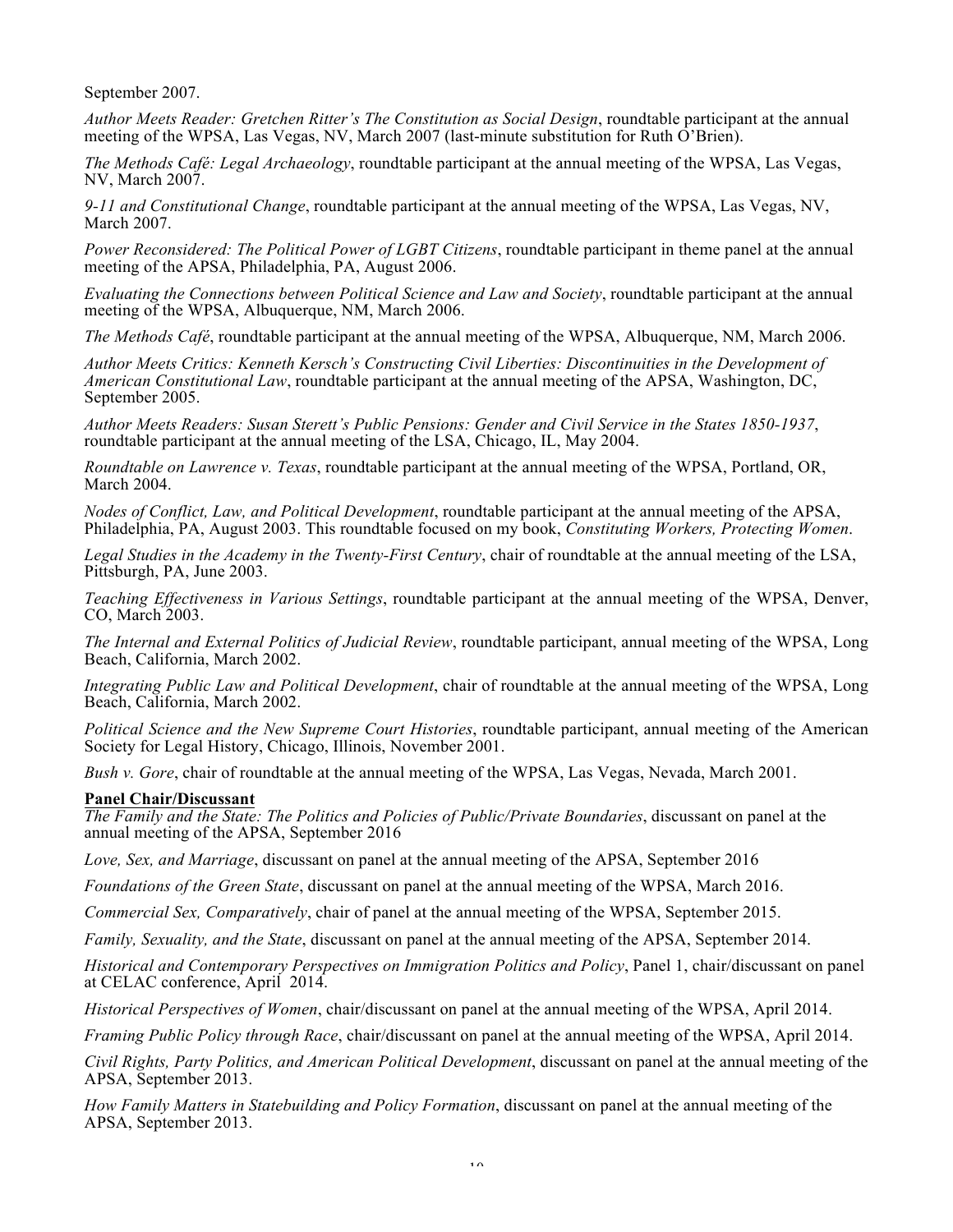*The Politics of Gays in the Military*, chair of panel at the annual meeting of the MPSA, April 2013.

*Private Policing, Governance, and the American State*, discussant on panel at the annual meeting of the WPSA, March 2013.

*Identities, Institutions, and Development: A Conversation Inspired by Priscilla Yamin's American Marriage*, chair of roundtable at the annual meeting of the WPSA, March 2013.

*Race, Gender, and Sexuality in Institutional Development*, chair of panel at the annual meeting of the APSA, Seattle, WA, September 2011.

*Marriage as Ambition and Complication: Equality and the Politics of LGBTQ Rights*, chair of panel at the annual meeting of the APSA, Seattle, WA, September 2011.

*Modernist Skepticism and the Uncertain Grounds of Social Justice: The Modernist Path of Law from Holmes to Cardozo*, discussant on panel at the annual meeting of the WPSA, San Antonio, TX, April 21-23, 2011.

*Parchment and American Political Development*, discussant on panel at the annual meeting of the MPSA, Chicago, IL, April 22-25, 2010.

*Public-Private Boundaries in American Political Development*, discussant on panel at the annual meeting of the WPSA, San Francisco, CA, April 1-4, 2010.

*Re-imagining Capitalism and Labor*, discussant on panel at the annual meeting of the WPSA, San Francisco, CA, April 1-4, 2010.

*How Constitutions Work: Developmental Approaches to Constitutional Function*, discussant on panel at the annual meeting of the APSA, Toronto, ON, September 2009.

*Subversives and Social Control from the Birth of Cinema through the Cold War*, chair and discussant on panel at the annual meeting of LSA, Denver, CO, May 2009.

*Sexuality, Identity, and Politics*, discussant on panel at the annual meeting of the WPSA, Vancouver, BC, March 2009.

*Authors Meet Readers: Kevin Bruyneel's The Third Space of Sovereignty and Joseph Lowndes' From the New Deal to the New Right*, chair/discussant of panel at the annual meeting of the WPSA, Vancouver, BC, March 2009.

*Terms of Inclusion: Gender, Status Relations, and Constitutional Designs for Equality*, discussant on panel at the annual meeting of the APSA, Boston, MA, August 2008.

*Gender Identity and Homosexuality: Law's Power*, chair/discussant of panel at the annual meeting of LSA, Montreal, QC, May 2008

*Race and the Courts*, chair/discussant of panel at the annual meeting of the MPSA, Chicago, IL, April 2008.

*Queer Theory*, discussant on panel at the annual meeting of the MPSA, Chicago, IL, April 2008.

*Theoretical and Practical Issues for Interpretive Methods*, discussant on panel at the annual meeting of the WPSA, San Diego, CA, March 2008.

*Author Meets Readers: Mark Graber's Dred Scott and the Problem of Constitutional Evil*, chair of panel at the annual meeting of the APSA, Chicago, IL, September 2007.

*Race and American Political Development*, chair of panel at the annual meeting of the MPSA, Chicago, IL, April 2007.

*Rights, International Law, and Contemporary Crises*, discussant on panel at the annual meeting of the MPSA, Chicago, IL, April 2007 (last-minute substitution for Lynda Dodd).

*Critical Reconsiderations of Marriage, Family, and the Development of Policy*, chair/discussant of panel at the annual meeting of the WPSA, Las Vegas, NV, March 2007.

*Race and US Political Development*, chair/discussant of panel at the annual meeting of the APSA (with Joseph Lowndes), Philadelphia, PA, August 2006.

*Gitmo-izing and DeGitmo-izing the Law: Legal Agency and Impotence in the Face of Torture*, chair/discussant of panel at the annual meeting of the LSA, Baltimore, MD, July 2006.

*Same-Sex Marriage in the 2004 Elections: Activists Comment on What We Did Wrong and What We Did Right*, chair of panel at the annual meeting of the APSA, Washington, DC, September 2005.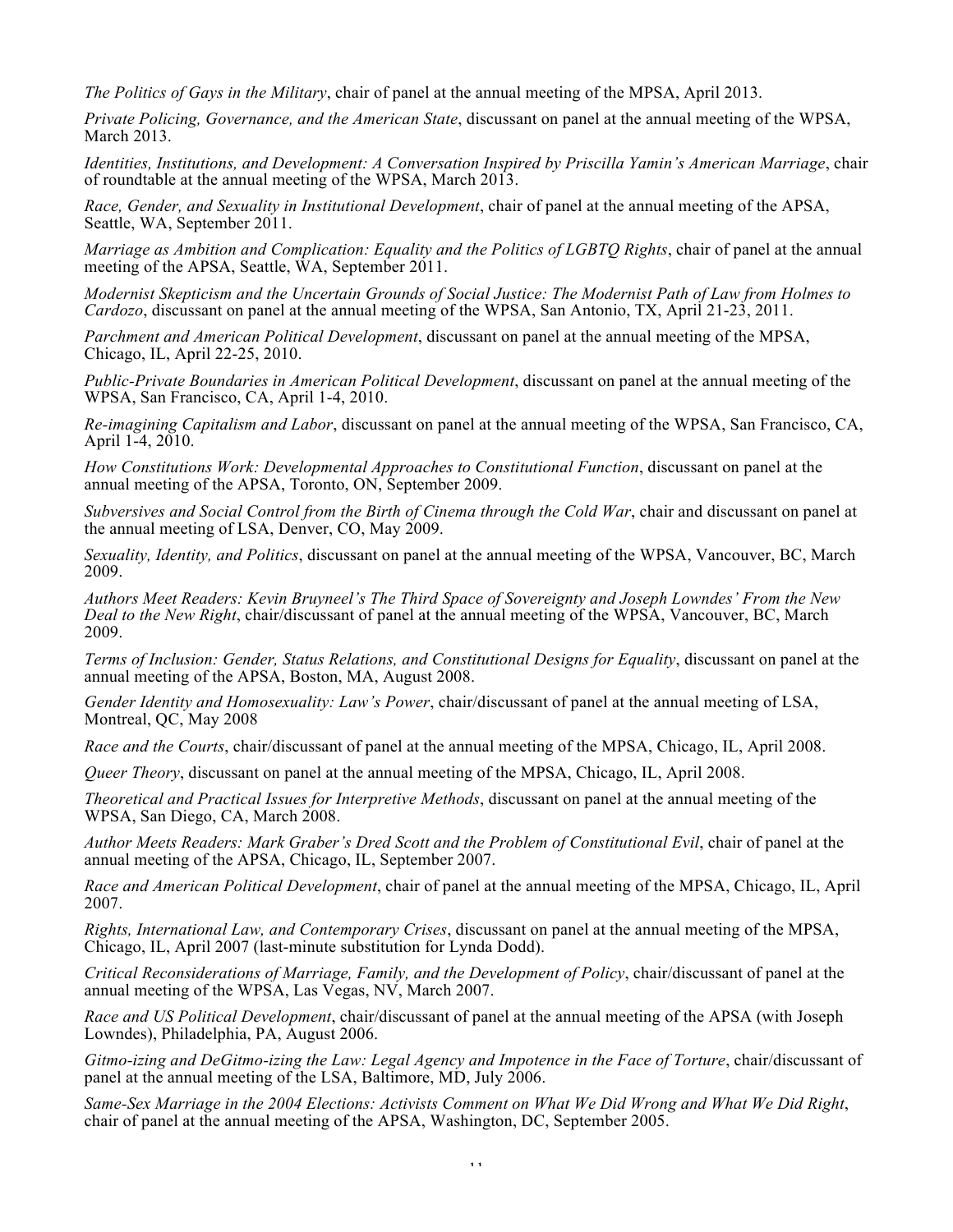*Mobilizing Democracy, Mobilizing Exclusion?*, chair of theme panel at the annual meeting of the APSA, Washington, DC, September 2005.

*Legal Re/construction of Identity and Rights*, chair/discussant on panel at the annual meeting of the LSA, Las Vegas, NV, June 2005.

*American Revolutions, American Constitutions*, chair of panel at the annual meeting of the WPSA, Oakland, California, March 2005.

*Marriage, Sexuality, and Women's Rights in American History*, discussant on panel at the annual meeting of the American Society for Legal History, Austin, Texas, October 2004.

*The Impact of Sullivan: Media Lawyers Speak*, moderator on panel at conference "*New York Times v. Sullivan* Forty Years After: Its Impact on Freedom of the Press in the United States and Abroad," sponsored by the School of Journalism and Communications and the School of Law, University of Oregon, Eugene, Oregon, October 2004.

*The Courts and Political Signaling*, discussant on panel at the annual meeting of the WPSA, Portland, OR, March 2004.

*Race, Retrenchment, and Resistance: The Historical Role of Race in US Political Development*, chair of panel at the annual meeting of the APSA, Philadelphia, PA, August 2003.

*The Supreme Court and American Political Development*, discussant on panel at the annual meeting of the WPSA, Denver, CO, March 2003.

*Civil Rights in Crisis? The Rehnquist Court and Protections for Civil Rights and Liberties in a Post-September 11 World*, chair of panel at the annual meeting of the Pacific Northwest Political Science Association, Bellevue, WA, October 2002.

*Epistemic Considerations on Identities, Rights, and the State*, chair of panel at the annual meeting of the LSA, Vancouver, BC, May 2002.

*The Future of Clemency*, moderator of panel at conference "The Law and Politics of the Death Penalty," sponsored by the Wayne Morse Center for Law and Politics, Eugene, Oregon, March 2002.

*Re-engendering Agendas: Recent Developments in Policy and the Political Representation(s) of Women*, discussant for special session sponsored by the Women and Politics Section at the annual meeting of the APSA, San Francisco, California, August 2001.

*Feminism, Markets, and Embattled Families: New Visions*, chair of panel at the annual meeting of the APSA, San Francisco, California, August 2001.

*Developments in Law and Courts*, discussant for panel at the annual meeting of the Pacific Northwest Political Science Association, Eugene, Oregon, October 1999.

*Sexuality, Law and Politics*, chair of panel at the annual meeting of the APSA, Atlanta, Georgia, September 1999.

*Law/Culture/History: Towards a Cultural Legal History*, discussant for panel at the annual meeting of the LSA, Chicago, Illinois, May 1999.

*Issues, Time and Space*, chair of panel at the annual meeting of the LSA, Aspen, Colorado, June 1998.

*Explorations of Sexual Violence*, discussant for panel at the annual meeting of the LSA, St. Louis, Missouri, May 1997.

*Legal Rights and History: Using the Law in Defense (and Offense) of Race and Homelessness*, discussant for panel at the annual meeting of the LSA, St. Louis, Missouri, May 1997.

## **COURSES TAUGHT**

American Political Fiction (1997)

- Civil Rights and Civil Liberties (1996, 1998, 2000, 2002, 2004, 2011, 2014)
- Constitutional Interpretation (1999)
- Constitutional Law (1997, 1998, 2001, 2006, 2007, 2008, 2009, 2010, 2014)
- Constitutional Law: Graduate Pedagogy Seminar (2009, 2010)
- The Discipline of Political Science (comprehensive introductory graduate seminar) (2007, 2012, 2013)
- Feminist Jurisprudence (1992)
- Field Seminar in Public Law (2009, 2011, 2016)
- Graduate Certificate Colloquium (for Women's and Gender Studies students) (2006)

Great Ideas in Political Science (honors seminar)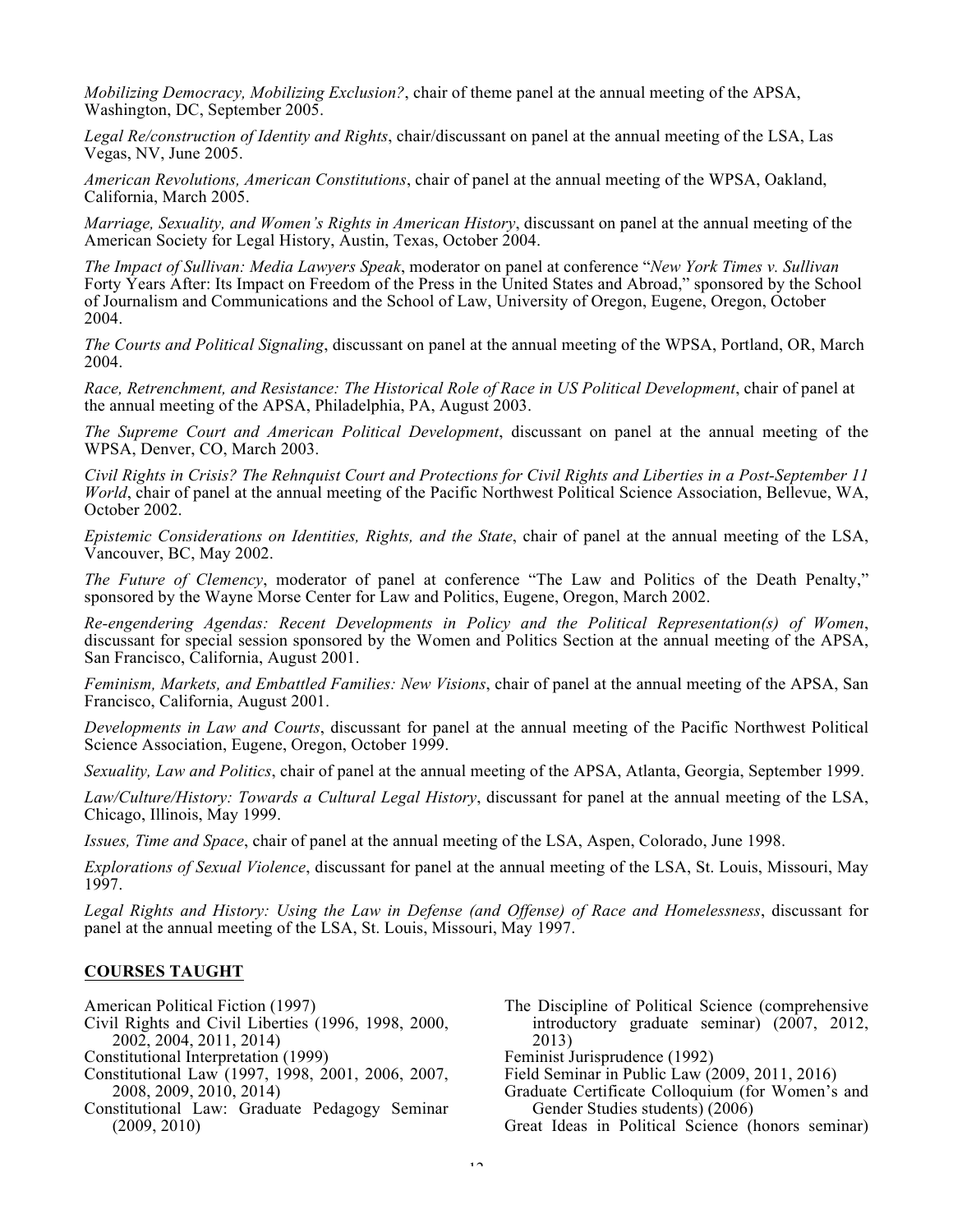(2007, 2008) Honors Thesis Prospectus (2000) Introduction to Public Law (2012, 2013, 2016, 2017) Law and American Political Development (grad) (2008, 2010) Law and Society (2009, 2013, 2015) Legal Process (introductory undergraduate) (1999, 2001, 2004, 2005) Legal Process (graduate) (2007) Outsider Jurisprudence (2001) Politics of Racial Formation and Whiteness (2001)

Qualitative Methods (graduate) (2010, 2015) Racial Politics in the US I (2006) The Rich, the Poor, and American Politics (2000) Supervised College Teaching (2004, 2005) Theories of Race in Politics (2004) Understanding the Election of 2016 (2017) US Social Movements and Political Change (1997) Women and Law (2005, 2006) Women and the Politics of Free Speech (1995) Women and Politics (1997, 1998, 2002)

## **DISSERTATION COMMITTEES CHAIRED OR CO-CHAIRED**

William Sisk (University at Albany, SUNY, Public Administration and Policy, exp. May 2018) David Jones (University at Albany, SUNY, Political Science, exp. Dec. 2018) Robert Whitaker (University at Albany, SUNY, Political Science, 2016) Katherine Zuber (University at Albany, SUNY, Political Science, 2017) Natalie Kapur Johnson (University at Albany, SUNY, Political Science, 2014) Jonathan Parent (University at Albany, SUNY, Political Science, 2014) Kimberley Fletcher (University at Albany, SUNY, Political Science, 2014) Jennifer Woodward (University at Albany, SUNY, Political Science, 2014) Robin Jacobson (University of Oregon, Political Science, 2004) Mathew Manweller (University of Oregon, Political Science, 2003)

#### **SERVICE**

#### **Department of Political Science, University at Albany – SUNY**

Department Chair, Political Science, Summer 2011-2017.

MA Program Review Committee, 2015-16.

Graduate Assessment Reform Committee, Fall 2015.

Public Law Search Committee, Fall 2013 (Chair).

Office Coordinator Search Committee, Summer 2013.

Comprehensive Examination Review Committee, 2012-13.

Learning Objectives Review Committee, 2012-13.

Public Policy Search Committee, Fall 2012 (Member).

Public Law Search Committee, Fall 2011 (Chair).

Interim Department Chair, Political Science, Summer 2010.

Chair, tenure review committee, Patricia Strach, Political Science, 2010.

Chair, contract renewal committee, Patricia Strach, Political Science, 2010.

Chair, contract renewal committee, Udi Sommer, Political Science, 2009.

Director of Graduate Studies, Political Science, May 2008-May 2011.

Director, Political Science Undergraduate Honors Program, Fall 2007-May 2008.

Public Law Search Committee. Fall 2006 (Co-chair).

Chair, Speaker Series Committee. 2006-07. Sponsored events, organized symposium on Women and Tax Policy held in March 2007.

#### **Women's Studies Department, University at Albany – SUNY**

Chair, tenure review committee, Barbara Sutton, Women's Studies, 2011.

Chair, tenure review committee, Virginia Eubanks, Women's Studies, 2009.

Chair, contract renewal committee, Virginia Eubanks, Women's Studies, 2008.

Graduate Committee, Women's Studies, 2007-11.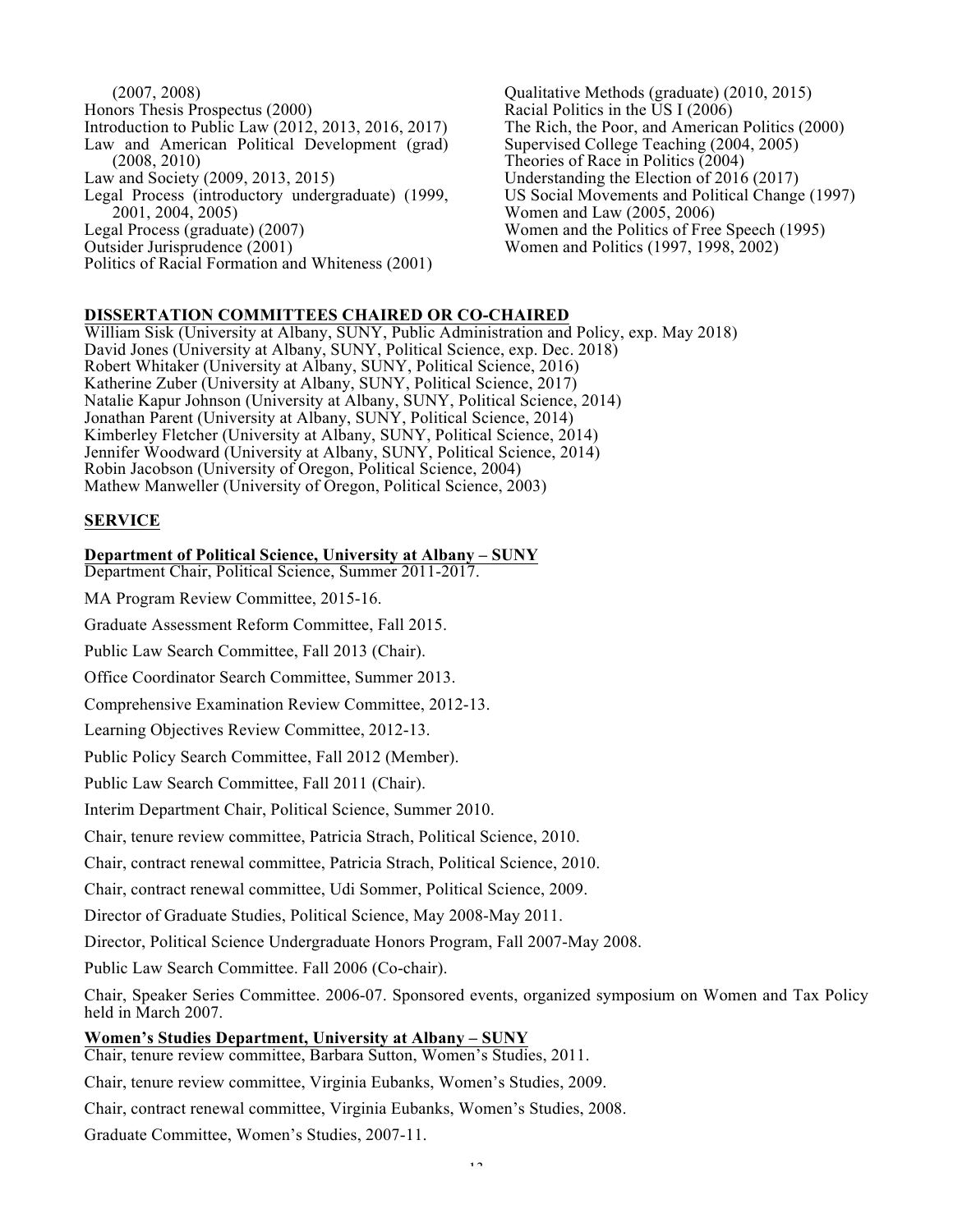Advisory Board, Gender and Public Policy Graduate Certificate. Spring 2007-Present.

# **University at Albany – SUNY**

Strategic Planning Committee, Fall 2017-Spring 2018.

Strategic Planning Committee, Fall 2016-Spring 2017.

Implementation Committee, Contingent and Part-Time Concerns, Spring 2016-Present.

Contingent and Part-Time Concerns Committee, Spring 2015.

Co-Chair, Women's Concerns Committee, United University Professionals, Fall 2013-Spring 2015.

Search committee, Dean of Rockefeller College, Spring 2012-Fall 2012.

University Senate, Fall 2009-Spring 2011.

Council on Promotions and Continuing Appointments, Fall 2009-Spring 2011.

Institutional Review Board member, Fall 2007-Present.

Director, Institute for Research on Women, Fall 2007-Present.

Affiliate, Department of Public Administration and Policy. 2007-Present.

# **Women's and Gender Studies Program, University of Oregon**

Director, 2004-06.

Joint WGS/Ethnic Studies Search Committee. 2005-06 (Chair).

Planning Committee, Currents in Gender Studies. 2004-06.

Savage Grant Committee, 2004-06. Member of committee administering two-year grant with CSWS and WGS for programming on theme of "Gender, Race, and Militarization."

Bruce Abrams Award Committee. 2005. Chair of committee that selects outstanding graduate and undergraduate essays on LGBT-related topics.

Search Committee. 2001-02 (history), 1999-2000 (social science) (Member).

Abbie Jean Bakony Award Committee. 1999-2002 (Member). Committee selects outstanding undergraduate major in Women's Studies for award.

GTF Selection Committee. 2004-05, 2000-01.

Women's Studies Steering Committee. 1999-2002.

## **Department of Political Science, University of Oregon**

Promotion Committee. 2006 (Chair). Deborah Baumgold.

Post-tenure review committee. 2006 (Chair). Deborah Baumgold.

Third-year review committee. 2006. Joseph Lowndes.

Ethnic Studies/Political Science Search Committee. 2006 (Member).

US Politics Senior Search Committee. 2005-06 (Chair).

Merit Pay Committee. 2005 (Member).

Tenure Committee. 2005 (Chair). Mark Sawyer.

Third-year review committees. 2005. Jane Cramer (Chair), Lennie Feldman.

Search Committee. 2003-04 (Co-chair). Consolidated committee for three searches, co-chaired and participated in two searches.

Personnel Committee. 2004-05 (Chair), 2003-04, 1998-99.

Undergraduate Advisor. 2003-04, 1998-2002. Coordinated undergraduate advising for the department; develop and administer standards for the undergraduate honors thesis program. Developed and reinstituted a peer advising program.

Ad Hoc Committee. Winter-Spring 2003 (Member). Committee charged with developing strategies for mediating conflicts over searches.

US Politics Senior Search Committee. 2002-03 (Member).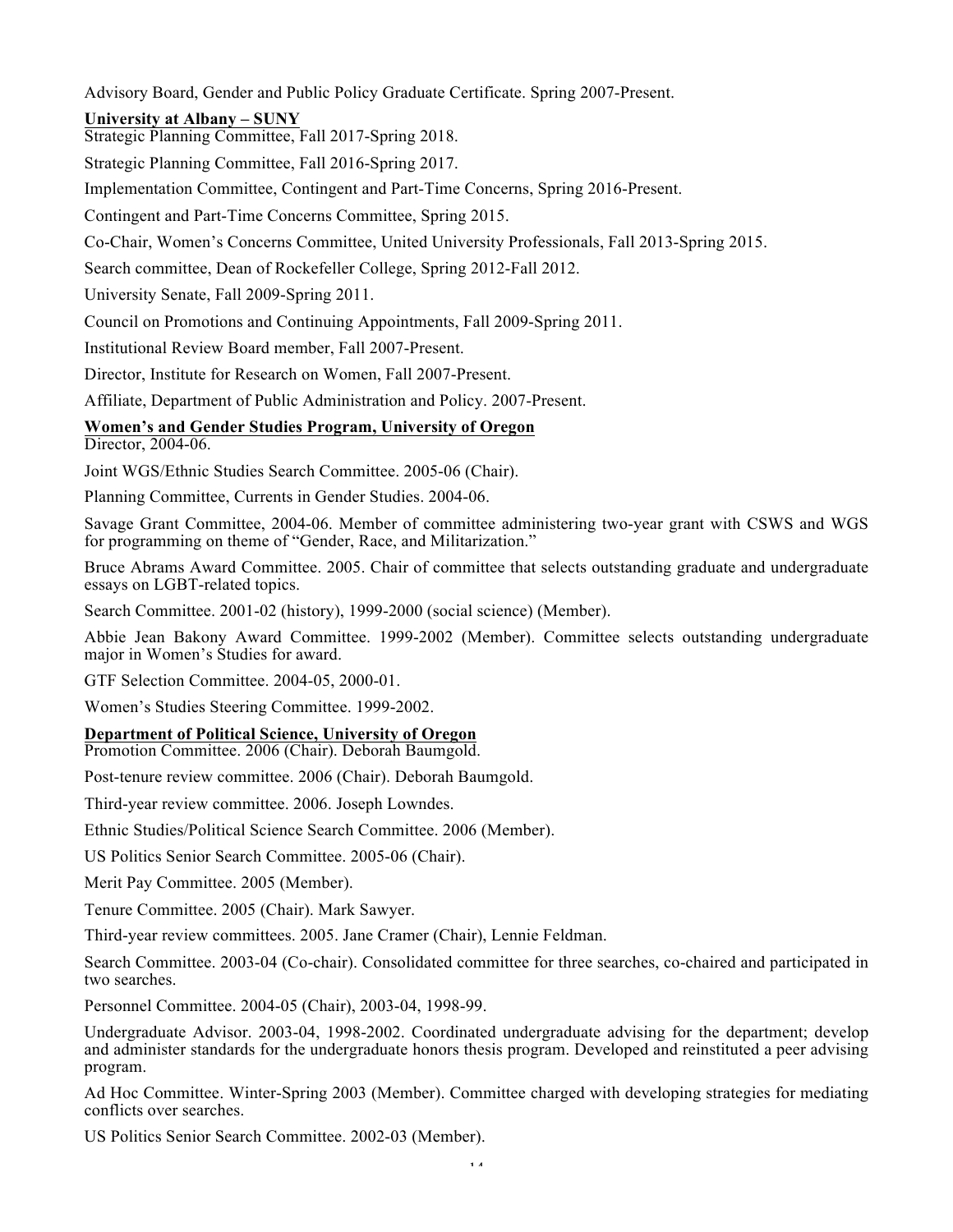Political Theory Search Committee. 2000-01; 2001-02 (Member).

Merit Pay Committee. 1997-98. Committee charged with revising department's merit pay plan.

Affirmative Action Liaison. 1997-2006.

Undergraduate Advising Committee. 1997-98.

Yih Prize Committee. Spring 1997. Assisted in developing and administering a program providing an award for the best undergraduate papers by a junior and senior for a political science class at the University of Oregon.

Curriculum and Honors Committee. 1996-97.

Continuing Education Committee. 1996-98. Assisted in the development and teaching of a computerized course for distance education students.

US Politics Field Committee. 1996-2006 (Chair, 2003-04).

Political Theory Field Committee. 1996-2006 (Chair, 2000-01).

## **University of Oregon**

College Advisor. 2005-06. Advisor for undergraduates who have not declared majors.

Center for the Study of Women in Society Executive Committee. 2004-06 (Member ex officio).

Non-tenure-track Instructional Faculty Committee. 2004-2006 (Member; Chair 2005-06).

Oregon Humanities Center Advisory Board. 2003-06 (Member).

Wayne Morse Center Advisory Board. 2003-06 (Member).

Senate Nominating Committee. University of Oregon Senate. 2002-03.

University Senate. College of Arts & Sciences Representative. 2001-03.

Morse Chair Committee. University of Oregon. 1998. Member of committee that coordinates the visit of the Morse Chair Visiting Scholar in Law and Politics.

## **American Political Science Association**

Law and Court Section President, 2018-2019.

Ad hoc committee member on committee to review Executive Director Steven Smith, 2017-2018.

Law and Courts Section, Neal Tate Award Committee Member. 2017.

Politics and History, J. David Greenstone Book Award Committee, Chair. 2017.

Politics and Migration, Best Article Prize Committee, 2016.

Ad hoc committee member, considering Woodrow Wilson name on APSA award, Spring 2016.

Division Head, Constitutional Law and Jurisprudence, 2014-15. Organizing Constitutional Law and Jurisprudence panels for the 2015 annual meeting of the American Political Science Association.

Executive Director Search Committee member, 2012-2013.

Law and Courts Section. Service Award Committee Chair, 2012.

Executive Council member, 2009-2011. Chair of Council Standing Committee on Elections.

Division Co-Coordinator, Interpretive Methodologies and Methods Working Group, 2009-10. Co-organized IMM panels for the 2010 annual meeting of the American Political Science Association.

IMM Working Group, Haywood Alker Lifetime Achievement Award Committee Member. 2010.

Law and Courts Section, Executive Council member, 2010-2012.

Sexuality and Politics Section Communications Officer and newsletter editor, 2009-2011.

History and Politics Section, Nominating Committee Member. Summer 2009.

Sexuality and Politics Section President, 2007-08.

History and Politics Section, Mary Parker Follett Award Committee Member (best article prize), 2007-08.

Law and Courts Section, Lifetime Achievement Award Committee Member. 2007-08.

Law and Courts Section, CQ Press Award Committee Member. 2008-09, 2005-06.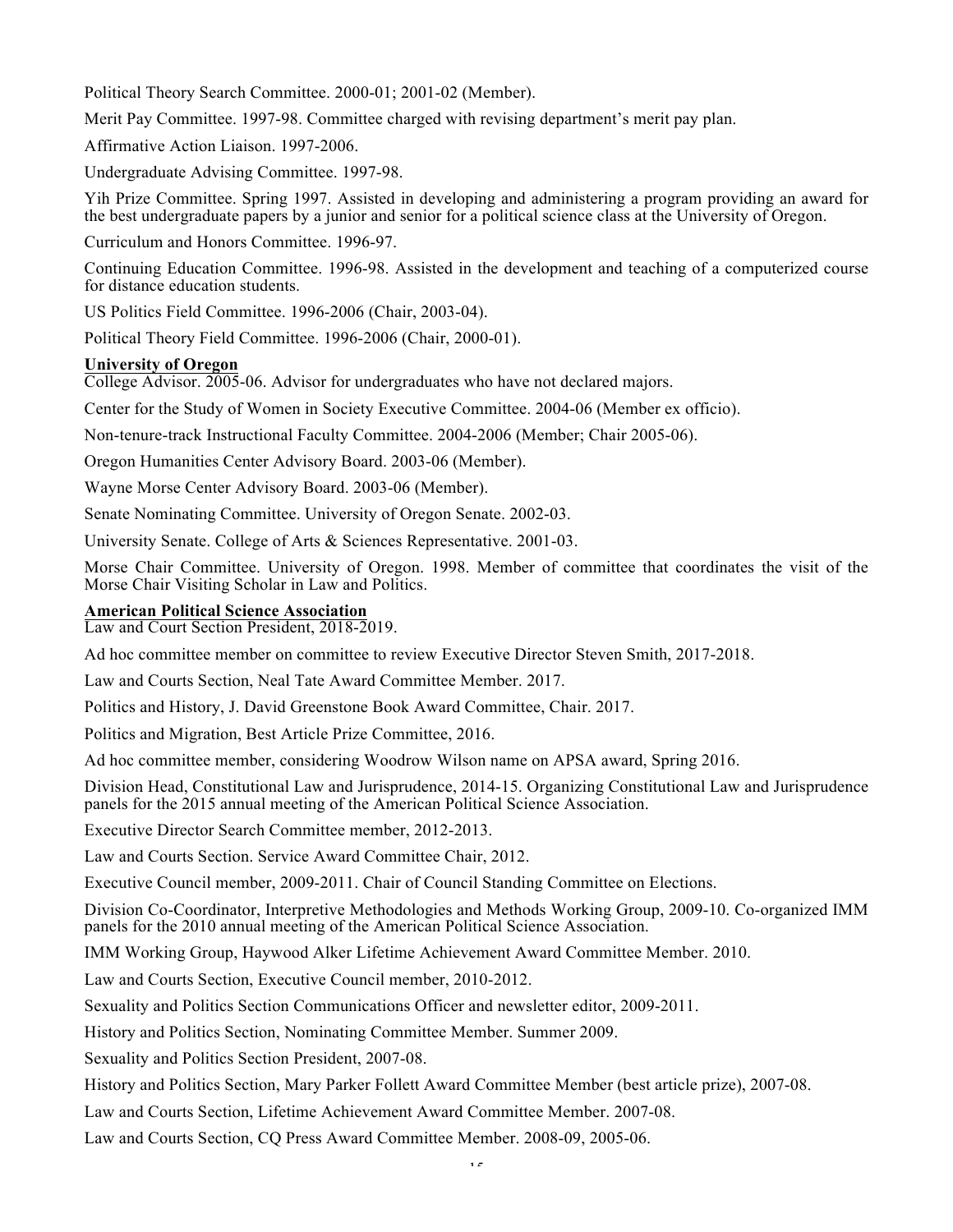Law and Courts Section, Nominating Committee Member. 2003-04.

Division Head, Constitutional Law and Jurisprudence, 2007-08. Organized Constitutional Law and Jurisprudence panels for the 2008 annual meeting of the American Political Science Association.

Chair, Committee on the Status of Lesbians, Gays, Bisexuals and the Transgendered (LGBT) in the Profession, January 2005-August 2006 (Member 2003-04).

## **Western Political Science Association**

President, 2016-17.

Program Chair and President-Elect, 2015-16.

Nominating Committee member, 2011-13 (Chair, 2012).

Executive Council member, 2009-11.

PRQ Best Article Award Committee, Chair, 2008.

Section Chair, Women and Politics, 2006-07. Organized Women and Politics panels for the 2007 annual meeting of the Western Political Science Association.

Section Chair, Politics and History, 2001-02. Organized Politics and History panels for the 2002 annual meeting of the Western Political Science Association.

Nominating Committee Chair, 2001-2003. Chaired committee that selects slate of candidates for the executive council and offices of the Western Political Science Association.

## **Northeastern Political Science Association**

Polity Best Article Prize Committee member, 2017.

## **Midwest Political Science Association**

Section Chair, Judicial Politics, 2007-08. Organized Judicial Politics panels for the 2008 annual meeting of the Midwest Political Science Association.

Section Chair, Law and Courts, 2006-07. Organized Law and Courts panels for the 2007 annual meeting of the Midwest Political Science Association.

## **Law and Society Association**

Best Dissertation Prize Committee. 2004-05.

Best Article Prize Committee, 1997-98.

## **Editorial Advisory Board Service**

Co-Editor in Chief (with Stuart Chinn), *Tulsa Law Review* Book Review, 2015 – 2018.

*Journal of Law and Courts*, Editorial Advisory Board, 2011 – Present.

*Politics, Groups, and Identities*, Editorial Advisory Board, 2011 – Present.

*American Political Science Review*, Editorial Advisory Board, 2012- 2016.

*Polity*, Editorial Advisory Board, 2011-2016.

*Alabama Review*, Editorial Advisory Board, 2004-07.

*Law and Society Review*, Editorial Advisory Board, 2004-06 (Volumes 38-40).

## **Other Professional Associations and Broader Academic Community**

External Reviewer, Oberlin College, Department of Politics, spring 2017.

External Reviewer, Brooklyn College, Department of Political Science, spring 2015.

Consultant, Capstone Press (elementary and secondary nonfiction), 2012-13.

External Reviewer, SUNY Oswego, Department of Political Science, spring 2011.

Outside Honors Examiner, Swarthmore College, Department of Politics, spring 2010.

External Reviewer, John Jay College, City University of New York, Political Science, March 2010.

External Reviewer, Oberlin College, Legal Studies Program, February 2010.

Outside Honors Examiner, Oberlin College, Department of Politics (US politics students), spring 2006.